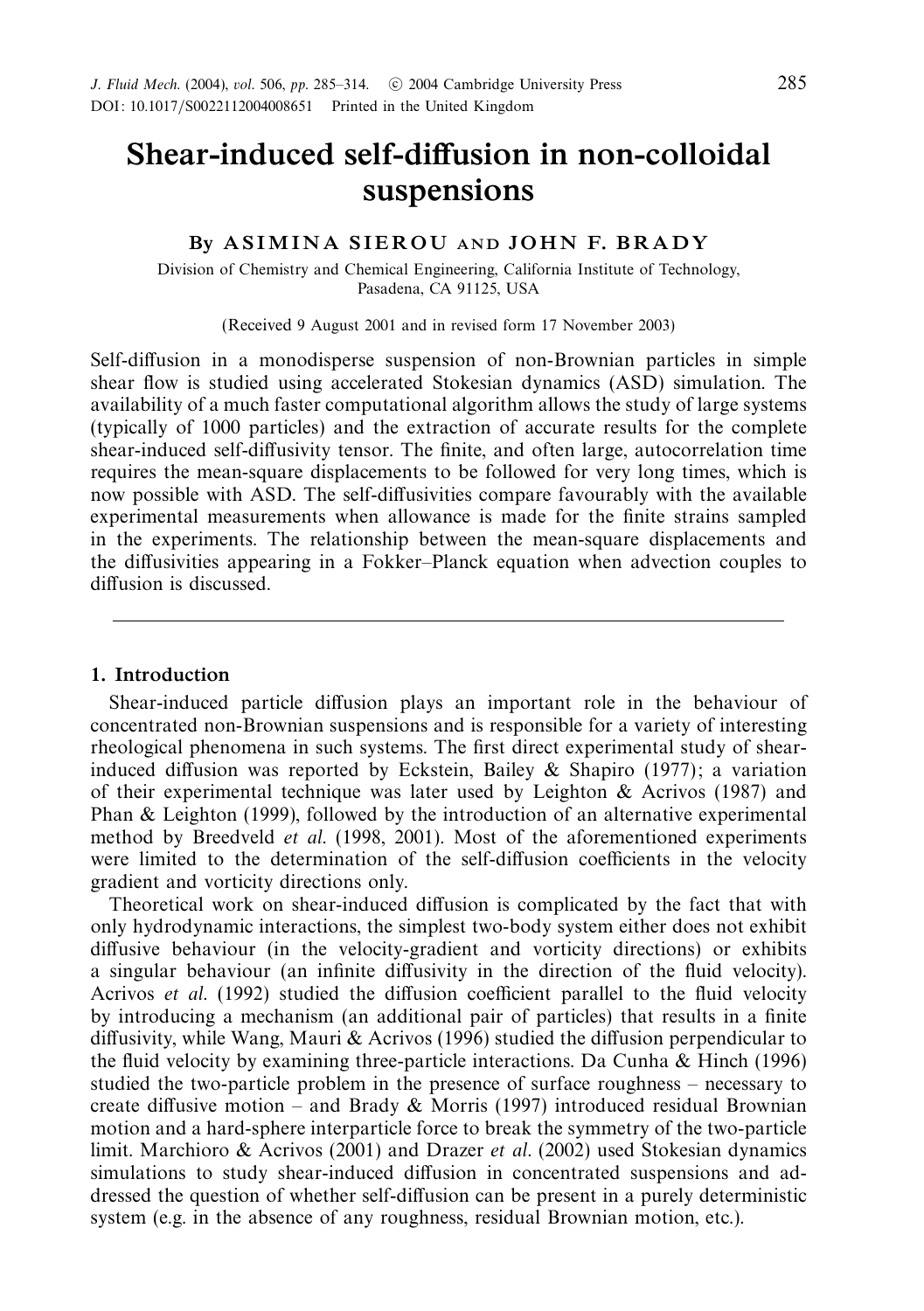The purpose of this work is to use a recently developed algorithm for the calculation of hydrodynamic interactions among particles (Sierou & Brady 2001) that allows the simulation of much larger systems than were previously possible. Although calculation of other rheological properties (e.g. viscosity) has proved to be accurate even with quite small systems, the calculation of the self-diffusion coefficient requires significantly larger systems. Access to systems with numbers of particles of the order of 1000 allows accurate calculation of the self-diffusion coefficient and a study of its dependence on the number of particles and the volume fraction.

The complete diffusion tensor can now be determined and simulation results for the off-diagonal components and the coefficient parallel to the fluid velocity are presented for the first time for a non-Brownian system. The presence of an external velocity field makes the determination of diffusive displacements in the flow, or longitudinal, direction difficult, and only very limited experimental results are available for these components (Breedveld 2000). Foss & Brady (1999) calculated the longitudinal selfdiffusion coefficient for a system of Brownian particles at very high Péclet numbers by following the theoretical analysis of Morris & Brady (1996) which suggested that the affine shearing motion could be subtracted directly at each instant in time and the diffusivity could be calculated by taking into account only the non-affine displacements. Unfortunately, as we shall show, this is not correct and the affine displacement couples with the non-affine displacement to give an additional contribution to the longitudinal long-time self-diffusivity. The calculation of the diffusion coefficient in the flow direction is still a formidable task for dilute suspensions, however, because of the strong influence of the periodicity on the particle displacements.

When advection couples to diffusion, the mean-square displacements at long time may no longer grow linearly in time. For example, in simple shear flow, the meansquare displacement in the flow direction grows as  $t^3$ , with a coefficient proportional to the diffusivity in the velocity-gradient direction (Elrick 1962). Because of this strong temporal growth, it can be very difficult to extract the underlying diffusive motion in the flow direction from measurements of the mean-square displacement. We show from an analysis of the Fokker–Planck equation both how to define the underlying shear-induced diffusivities and how to extract their values from either simulation or experiment.

In the next section, we outline the simulation method and the parameters used. In § 3.1, we discuss how the diffusion coefficients are determined from both the mean-square displacements and the velocity autocorrelation function. The results for the diffusivities in the velocity-gradient and vorticity direction are presented and compared with experiment. Discrepancies between simulation and some experimental results can be attributed to the fact that most of the experimental techniques attempt to determine the self-diffusivities for very small strains where the behaviour is not yet diffusive; such a case is presented in detail in  $\S$ 3.3. In  $\S$ 4, the diffusivity in the fluid velocity direction is discussed along with the only non-zero off-diagonal component of the diffusivity tensor. Finally, we conclude in  $\S 5$  with a brief summary and suggestions for future work.

#### *2. The simulation method*

A new implementation of the conventional Stokesian dynamics (SD) method, called accelerated Stokesian dynamics (ASD), is used in these simulations. The methodology of ASD has been laid out in Sierou & Brady (2001) where there is a full discussion. (See also Sierou & Brady 2002 for an application of ASD to rheology.)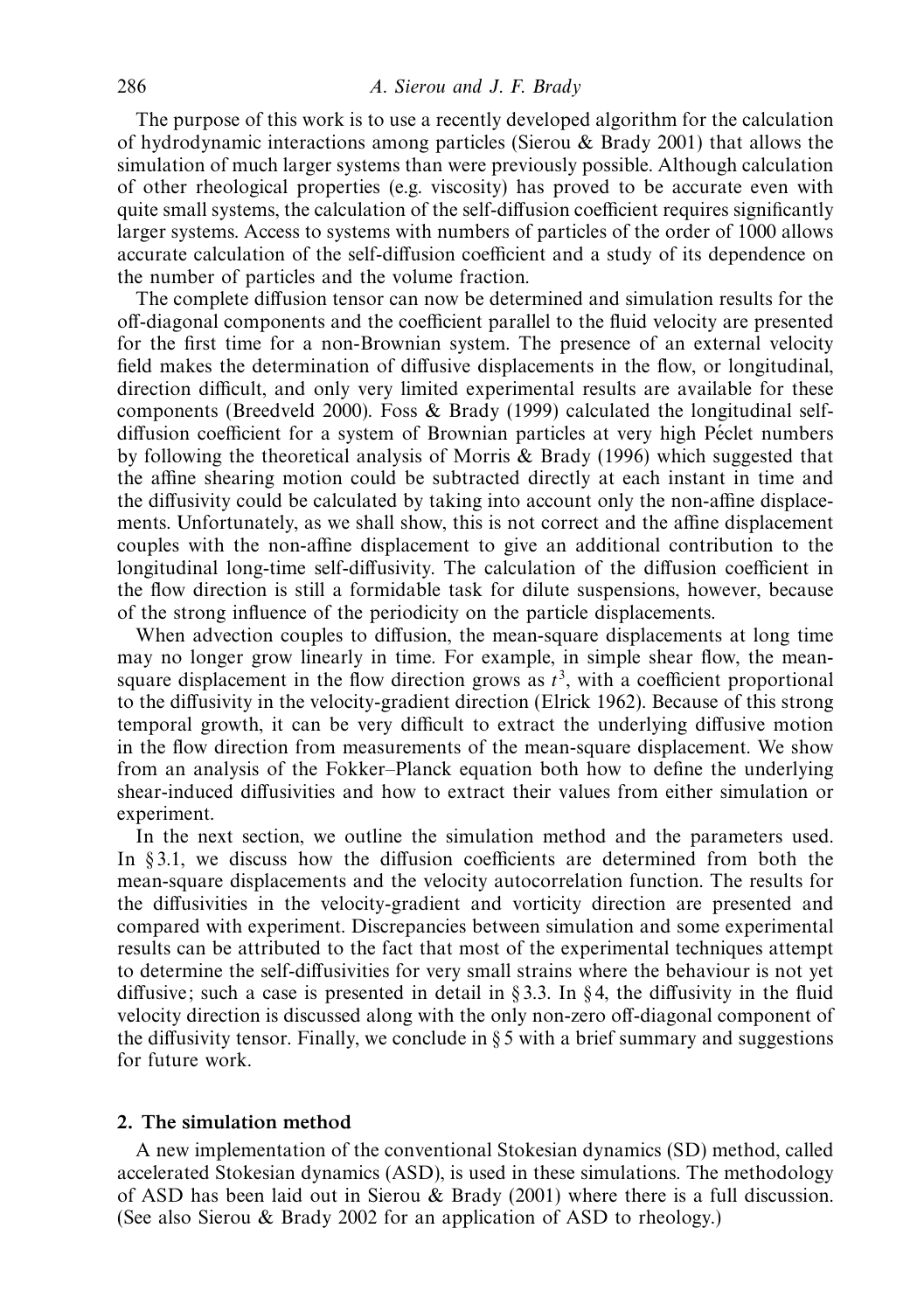We consider the Stokes flow of a suspension of hard spheres in a fluid of viscosity *η* undergoing simple shear with shear rate *γ*˙. As has been demonstrated in the past (Melrose & Ball 1995; Dratler & Schowalter 1996), in the absence of Brownian motion, a repulsive interparticle force is necessary to prevent the formation of infinite clusters that 'jam' and result in excessive particle overlaps. Although the choice of this force is somewhat arbitrary, its introduction captures the behaviour of a real physical system, since the presence of residual Brownian forces or particle roughness, would also prevent the particles from touching. This force was chosen to be of the form (Bossis & Brady 1984):

$$
\boldsymbol{F}_{p(\alpha\beta)} = F_0 \frac{\tau e^{-\tau \epsilon}}{1 - e^{-\tau \epsilon}} \boldsymbol{e}_{(\alpha\beta)},
$$
\n(2.1)

where  $6\pi\eta a^2\gamma F_{p(\alpha\beta)}$  is the force exerted on sphere *α* by sphere *β*, *F*<sub>0</sub> is a dimensionless constant representing the magnitude of the interparticle force,  $\tau$  is related to its range,  $\epsilon = r - 2$  is the spacing between the surfaces of the two spheres and  $e_{(\alpha\beta)}$  is the unit vector connecting the centres of the two spheres. In the results reported here, the value of *τ* was set at 1000, while  $\tau F_0$  was chosen to be unity. Although the exact magnitude and form of this interparticle force can play an important role in the values of some rheological properties (e.g. viscosity and normal stress differences), especially for high-volume fractions, simulations using other parameters gave very similar results for the self-diffusion tensor. (At very low-volume fractions, however, where two-particle interactions dominate, the range and amplitude of the repulsive force can strongly influence the self-diffusivities (Drazer et al. 2002)).

All lengths are non-dimensionalized by the particle radius *a*, all times by the characteristic time  $\dot{\gamma}$ <sup>-1</sup>. The time step used ranged from  $\Delta t = 5 \times 10^{-3}$  to  $5 \times 10^{-4}$  depending on the volume fraction (higher-volume fractions required smaller time steps). A fourthorder Adams–Bashforth integration scheme was used to update the particle positions.

# *3. The self-diffusivities in the velocity gradient (Dyy ) and vorticity (Dzz) directions*

## 3.1. Numerical determination of the self-diffusivities

We now describe the calculation of the self-diffusion coefficients in the velocitygradient and vorticity directions. (The calculation of the diffusivity in the fluid velocity direction is subject to further limitations and will be described in the following section.) Dimensional arguments show that the self-diffusivities scale as  $\dot{\gamma}a^2$ , as these are the only time and length scales in the system (in the absence of interparticle forces). All diffusivities reported are therefore normalized by  $\dot{\gamma}a^2$ .

Let  $x$ ,  $y$  and  $z$  denote the directions of the flow, the velocity-gradient and the vorticity, respectively. Then, for a suspension undergoing simple shear flow in the *x*-direction with velocity gradient in the *y*-direction, the mean-square displacements will grow with time according to

$$
\langle y(t)y(t) \rangle \sim 2D_{yy}t, \langle z(t)z(t) \rangle \sim 2D_{zz}t,
$$

at long times after diffusive motion has been established. Here, and hereinafter, the angle brackets denote an average over all particles in the system, while  $D_{yy}$ and *Dzz* denote the self-diffusivities in the velocity-gradient and vorticity directions, respectively. The self-diffusivities are defined as the time rate of change of half the mean-square displacements, and can be calculated in a straightforward manner by a number of different, but equivalent, methods.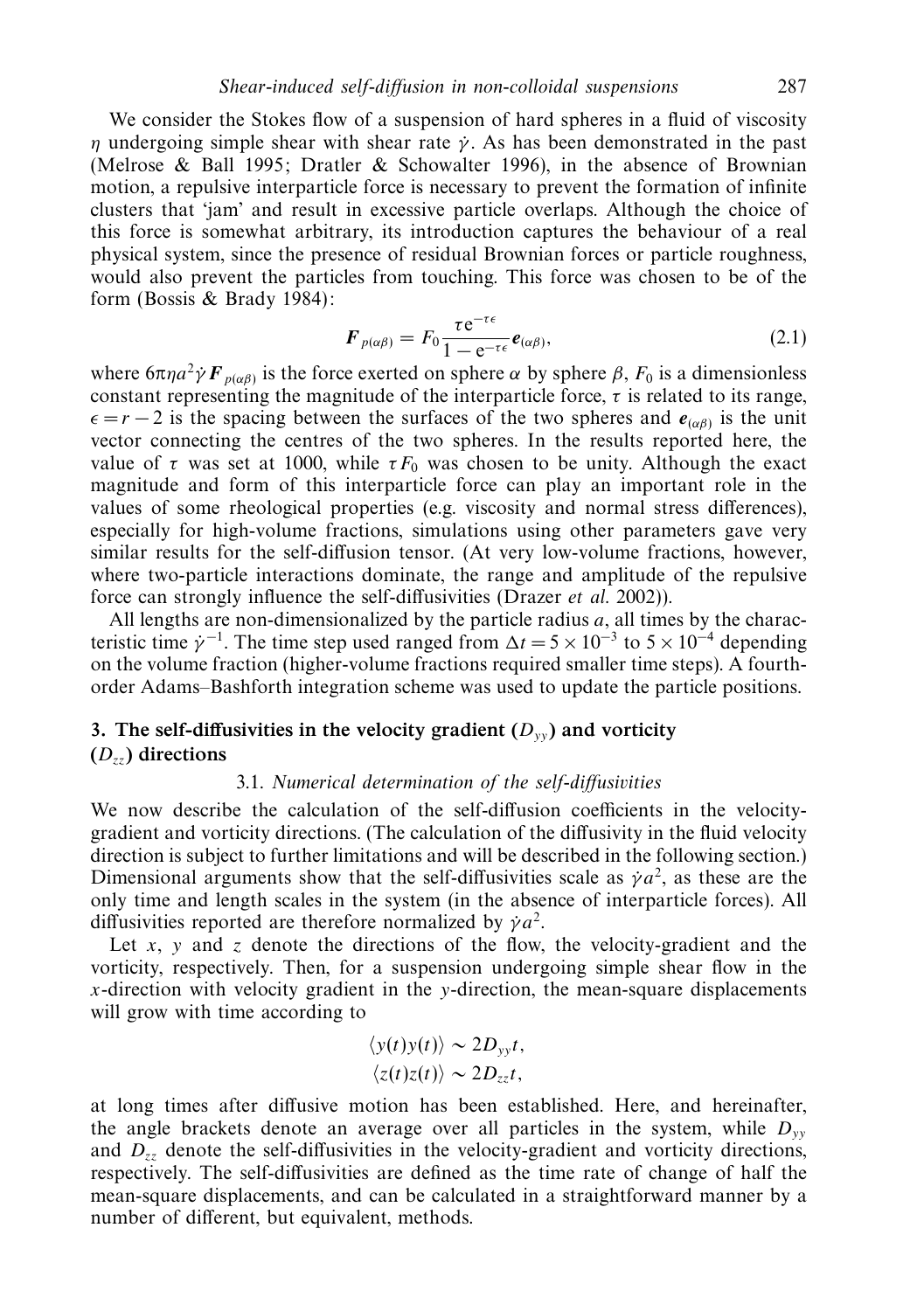

FIGURE 1. The mean-square displacement curves  $\langle yy \rangle$  and  $\langle zz \rangle$  as a function of time (or strain) *γt* for a system of  $N = 1000$ ,  $\phi = 0.20$  for strains up to 800, in (*a*) a linear and (*b*) a log–log plot. The values of the resulting diffusivities are also given. In this and subsequent figures, all mean-square displacements are in units of  $a^2$ , and all diffusivities are in units of  $\gamma a^2$ .

First, the mean-square displacement curve can be constructed for a long simulation run. Using a large number of particles, this approach results in a mean-square displacement curve that is linear in time at long times, as shown in figure 1 for a system with  $N = 1000$  at volume fraction  $\phi = 0.2$ . It is clear from the logarithmic plot that, at very short times, the mean-square displacement shows a quadratic temporal behaviour, while after a strain of about 20 the final linear regime sets in and continues until the end of the run. The quadratic behaviour corresponds to the regime where the particle motion is deterministic and still strongly correlated – the diffusive behaviour has not yet been established. It should be noted that, although after a strain of about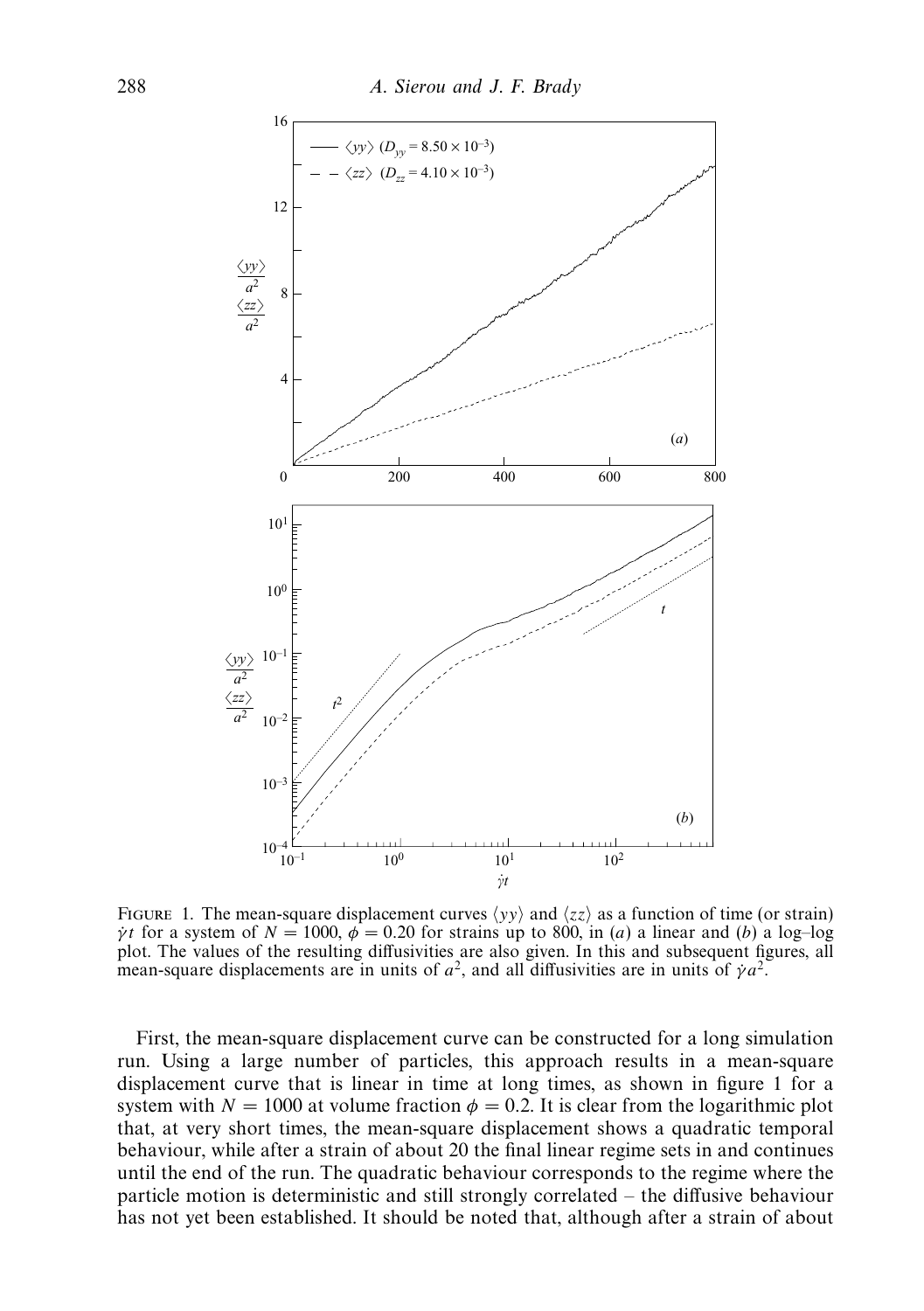

FIGURE 2. The mean-square displacement curves  $\langle yy \rangle$  and  $\langle zz \rangle$  as a function of time (or strain) *γt* for a system of  $N = 1000$ ,  $\phi = 0.20$  averaged over a total strain of (*a*) 30 and (*b*) 100. The values of the resulting diffusivities are also given.

one the quadratic scaling no longer holds, a transitional region exists up to strains of at least 10 before a clear linear behaviour is evident. The slope of the resulting curve for  $t > 20$  can be readily evaluated and the resulting diffusivity is given in figure 1.

Second, this same long simulation run can be split into shorter independent runs, and the resulting mean-square displacement curves from each shorter run averaged. Although an infinite time limit is implied for obtaining the long-time self-diffusivity, the particle does not necessarily need to travel a very long distance to reach this longtime asymptote; it simply needs to encounter enough particle–particle interactions to sample the dynamic microstructure and 'forget' its initial configuration and velocity. Figure 2 is for the same simulations as in figure 1, but now over a shorter time interval.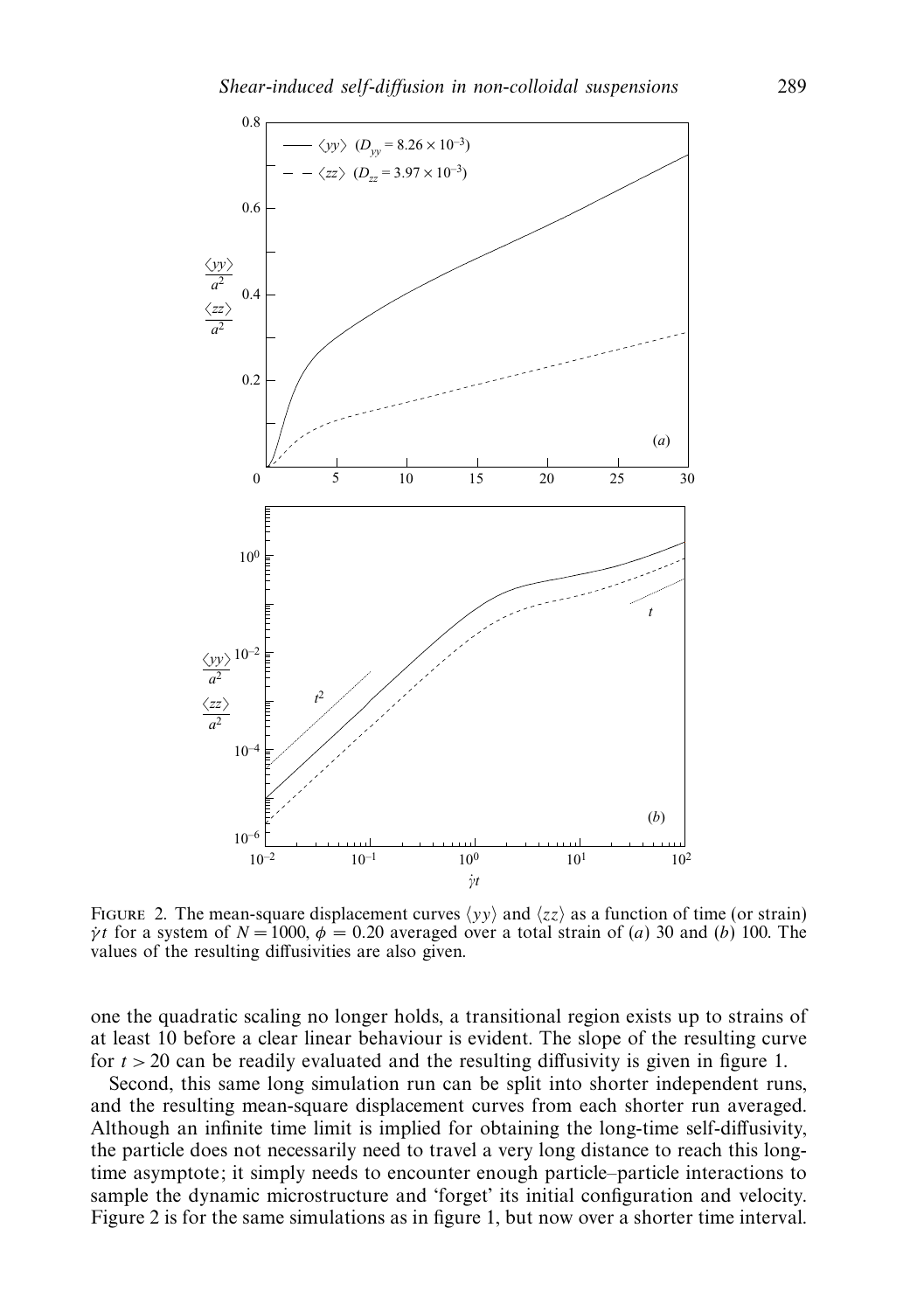The long run of the previous case was split into smaller runs of 30–100 strains, the results averaged and presented again in linear and logarithmic plots. Because of the increased statistical data, the slope of the mean-square displacement curve can be evaluated with greater accuracy than before. The final result for the diffusivity is very close to the value reported in figure 1 and within the statistical accuracy of the data. Although the linear behaviour of the curves in the short and long runs is identical, the initial transient behaviour, as is apparent from the logarithmic plots, can be quantitatively different (qualitatively, a  $t^2$  behaviour is apparent for both cases). This is because for the shorter runs the sequence of independent configurations are all sampled after the system has reached its steady-state configuration, while the beginning of the overall mean-square displacement curve in figure 1 corresponds to an initially random configuration. As a result, a different quadratic behaviour is seen.

Finally, the diffusivities can be evaluated from the integral of the velocity autocorrelation function using the well-known expression:

$$
D_{yy} = \int_0^\infty \lim_{t\to\infty} \langle u_y(\tau+t)u_y(t) \rangle \, \mathrm{d}\tau,
$$

where  $u_y$  is replaced by  $u_z$  for  $D_{zz}$ . The time it takes for the velocity autocorrelation to decay to zero corresponds to the time it takes the mean-square displacement curve to reach the linear regime; for the diffusivities to be evaluated correctly, the integral must be computed for at least that minimum time. As shown by Marchioro  $\&$  Acrivos (2001), the velocity autocorrelation has a negative contribution that must be included to obtain the correct diffusivity. For the case shown in figure 1, the integral of the velocity autocorrelation function gave  $D_{yy} = 8.30 \times 10^{-3}$  and  $D_{zz} = 3.96 \times 10^{-3}$ .

We could also improve the statistics by averaging over a number of realizations or initial conditions; however, with the large number of particles used and the long simulation times, our results appear to be sufficiently accurate.

The three approaches to determine the self-diffusivity gave consistent results for all volume fractions studied. The time necessary for the diffusive behaviour to be reached is a strong function of the volume fraction, and, as has been reported in the past, increases with decreasing volume fraction. For very dilute suspensions, the particle interactions are limited and a larger strain is necessary until the particles have sampled a sufficiently large number of independent collisions and the linear regime is reached.

Before we proceed to the presentation of the majority of our simulation results, it is worth mentioning briefly how we define their statistical properties. The values of the diffusivities obtained from the three aforementioned approaches are in all cases in excellent agreement, so their simple average is used as the reported value of the diffusivity. The calculation of the standard deviation, however, needs to be discussed in more detail. The error associated with the calculation of any element of the self-diffusion tensor can result from one (or more) of the following sources. First, errors derived from the solution of the equations of motion – the assumptions used in the development of ASD combined with the 'standard' numerical errors present in any numerical calculation (finite time steps, machine accuracy, etc.) – always lead to a numerical error in the calculation of any property. The statistical nature of the particle displacements and the fact that the magnitude of the numerical error is usually small makes the numerical inaccuracies of very little importance and therefore we shall not consider them further. Secondly, there is the uncertainty associated with the number of independent mean-square displacement curves available. The meansquare displacement curves shown in figures 1 and 2 are already averaged over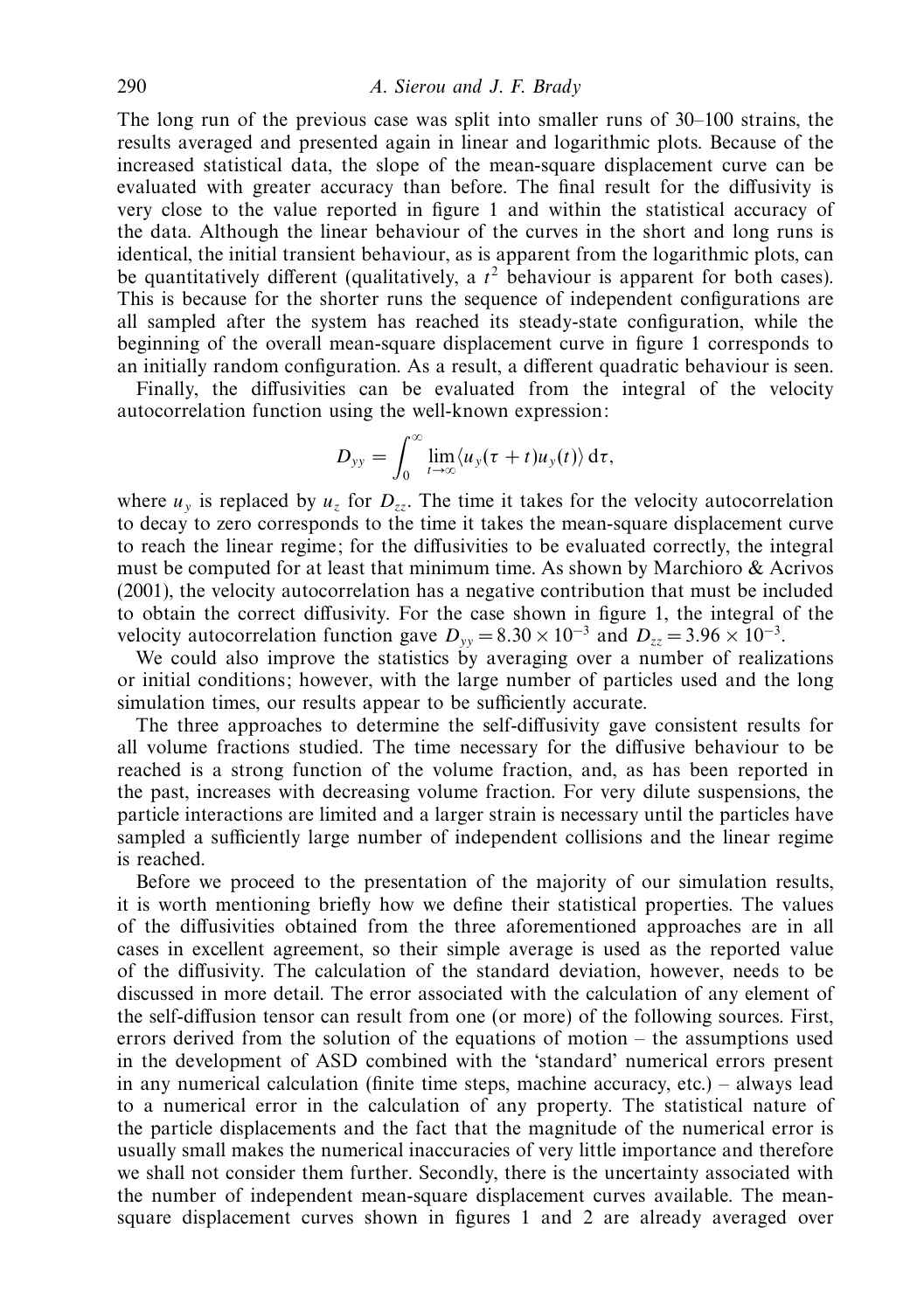all particles, and, for the case of figure 2, all the shorter independent runs are also averaged. In order to obtain the correct values for the self-diffusion tensor, it must be assured that a sufficient number of mean-square displacement curves have been sampled, or in other words, that all possible particle interactions have been sampled. This can be assured by examining systems with large *N*, or a large number of configurations of systems with smaller *N*, as has been suggested in the past (Foss & Brady 1999). The calculation of the error then corresponds to grouping particles/configurations together and calculating the standard deviation of the resulting measurements. This is the error routinely reported in our results and is calculated either as a temporal average over smaller segments of the mean-square displacement curve for the long runs of figure 1, or as an average over different groups of configurations for the case of figure 2. (Note that figure 2 presents the average mean-square displacement curve over all possible configurations and particles for a given run; only the mean can be calculated from this curve.) Finally, the calculation of the slope of the mean-square displacement curve, or the numerical integration of the velocity autocorrelation function, introduces a numerical error. In addition to any uncertainty associated with the numerical calculation, the most important issue is the correct time regime (or strain) over which to determine the diffusivities. Very long tails in the velocity autocorrelation function can be erroneously discarded and visual observation of when the process becomes linear can be misleading and result in large errors. Although we believe that this source of error can be potentially very important, we have tried to make a conservative estimate in our calculation of the minimum strain needed for diffusive behaviour to set in, and are confident that the error from this source is not significant. Therefore, for the remainder of this paper the error bars reported correspond to uncertainties associated with simply the volume of the statistical data, uncertainties that for most cases are less that 10%. Finally, the last source of uncertainty, system size and the effect of the periodic unit cell, will be discussed in more detail below.

#### 3.2. The dependence on the number of particles *N*

The introduction of a new faster methodology allows the calculation of the selfdiffusion coefficients for numbers of particles of the order of  $10<sup>3</sup>$ , and we can therefore present a reliable analysis of the dependence of the diffusivities on the number of particles, *N*. Figure 3 shows the dependence of  $D_{yy}$  on *N*, for the case of  $\phi = 0.35$  (the interparticle force, defined in (2.1) with the parameters mentioned, is always present unless otherwise noted). There is a rather sharp increase in the diffusivity for small values of  $N (N < 100)$ , followed by a levelling off. The same trend is apparent for all elements of the self-diffusion tensor. No theoretical expression is available for the *N* dependence of the long-time self-diffusivity, and so in figure 3 we simply present a  $N^{-1}$  best fit that seems to describe the data satisfactorily. Plotting the individual mean-square displacements (not shown) for different numbers of particles also verifies that for  $N > 100$  all curves are statistically indistinguishable. A possible explanation of this behaviour may lie in the fact that after the size of the cell is sufficiently large (or *N* is sufficiently large), all of the important particle interactions are included and therefore the number of particles plays no role (other than increasing the statistical accuracy, i.e. giving curves that appear smoother). When the number of particles is very small, the corresponding size of the cubic unit cell is also small (for  $N = 27$ ,  $L = 6.86a$  for  $\phi = 0.35$ ). This means that particle interactions for separations greater than *L* occur through periodic images, which may explain the smaller diffusivities observed for very small number of particles. (As discussed in § 4.2 a similar, but much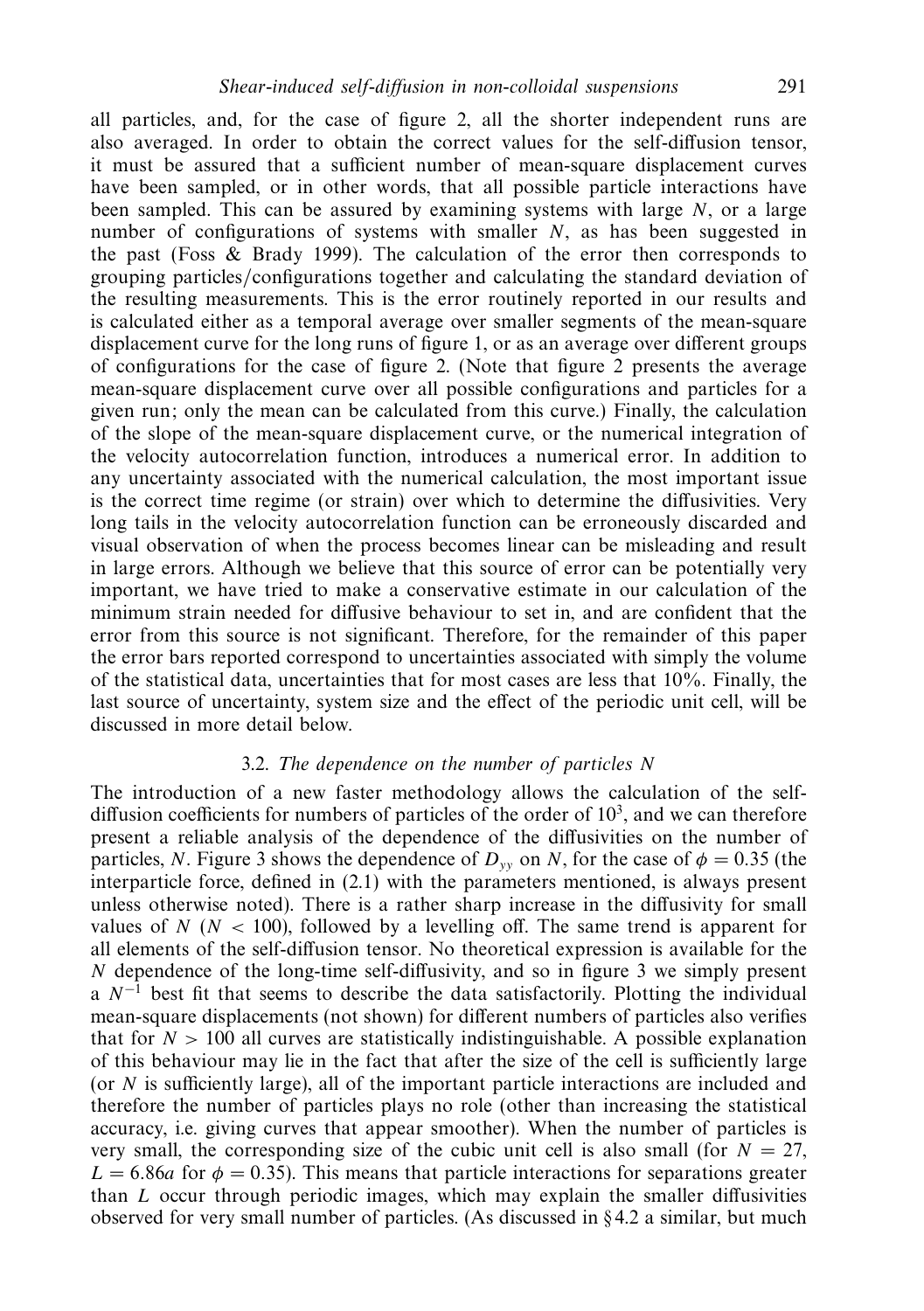

FIGURE 3. The dependence of  $D_{yy}$  on the number of particles *N*, with *N* ranging from 16 to 1000, for  $\phi = 0.35$ . A very sharp increase is observed for small volume fractions, followed by a relatively constant value.

| φ                         | $D_{yy}$                              | $D_{77}$                 |  |
|---------------------------|---------------------------------------|--------------------------|--|
| 0.10                      | $0.0017 + 0.0003$                     | $0.0011 + 0.0002$        |  |
| 0.15                      | $0.0045 + 0.0006$                     | $0.0024 + 0.0004$        |  |
| 0.20                      | $0.0084 + 0.0010$                     | $0.0040 + 0.0006$        |  |
| 0.25                      | $0.0171 + 0.0020$                     | $0.0070 + 0.0007$        |  |
| 0.30                      | $0.0310 + 0.0040$                     | $0.0117 + 0.0010$        |  |
| 0.35                      | $0.0460 + 0.0050$                     | $0.0185 + 0.0020$        |  |
| 0.40                      | $0.0620 + 0.0060$                     | $0.0290 + 0.0030$        |  |
| 0.45                      | $0.0583 + 0.0070$                     | $0.0450 + 0.0040$        |  |
| 0.50                      | $0.0580 + 0.0070$                     | $0.0520 + 0.0050$        |  |
| $\mathbf{1}$ $\mathbf{1}$ | $\sim$ $\sim$<br>$\sim$ $\sim$ $\sim$ | $\sim$ 1 $\sim$ 0 $\sim$ |  |

TABLE 1. The dependence of  $D_{yy}$  and  $D_{zz}$  on the volume fraction  $\phi$  for  $N = 1000$ .

more apparent, effect of the size of the unit cell is present in the calculation of  $D_{xx}$ for low volume fractions.) For the remainder of this paper all results will correspond to systems of  $N = 1000$  particles and no further corrections to the infinite system limit will be attempted since, as is apparent in figure 3, such corrections would be very small and within the statistical accuracy of the calculations.

## 3.3. The dependence on the volume fraction

Figures 4 and 5 and table 1 show the dependence of  $D_{yy}$  and  $D_{zz}$  on the volume fraction *φ*. Although qualitatively most sets of experimental or simulation results are in agreement, quantitatively discrepancies are present that need to be explained and examined in more detail. As was mentioned in § 3.1, the notion that the long-time self-diffusivities can be calculated for strains that are not particularly long has been used, and most of the recent experimental and simulation results presented in figures 4 and 5 are calculated over a large number of configurations, but for relatively small strains (Breedveld et al. 1998, 2001; Foss & Brady 1999). Unfortunately, as shown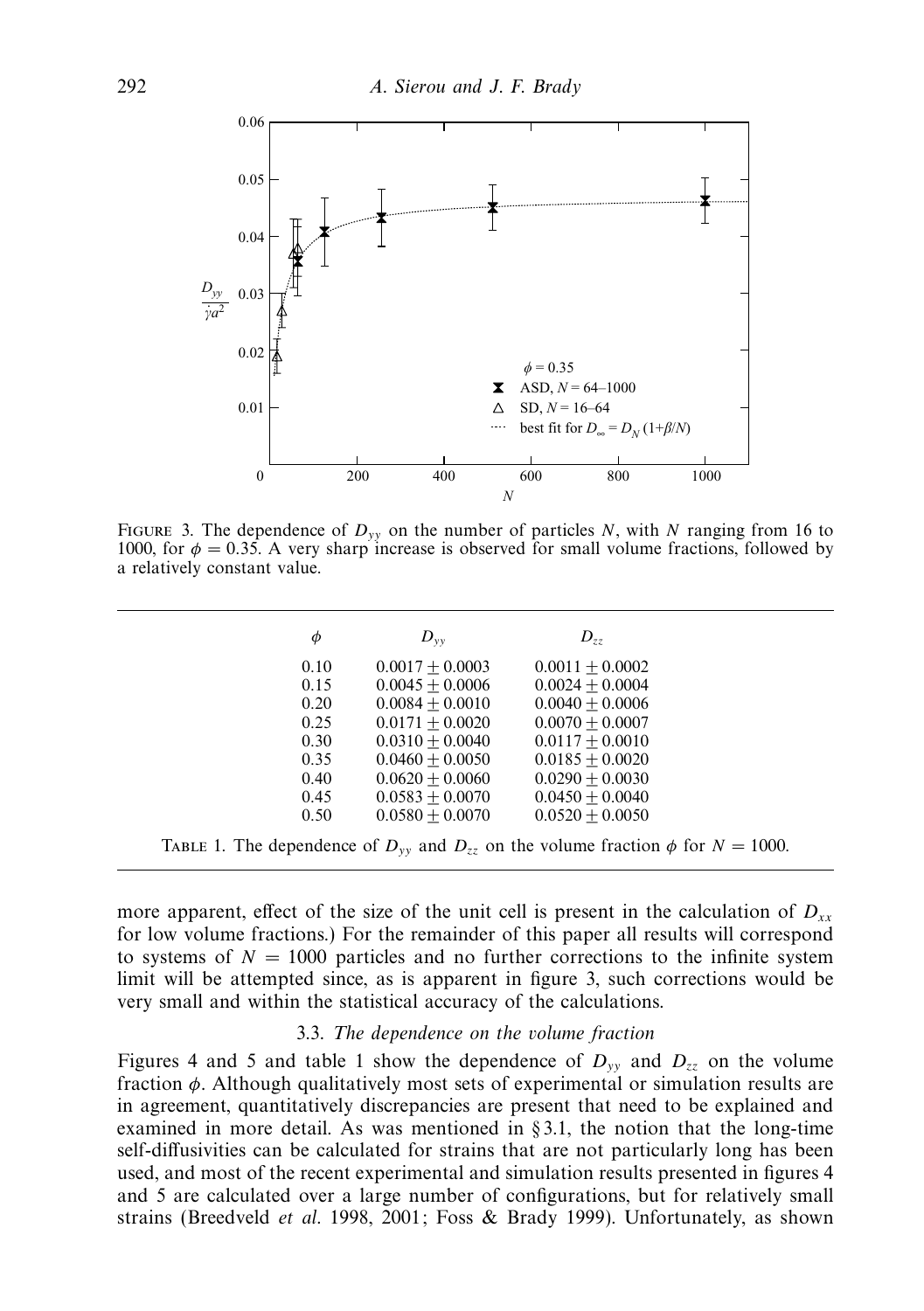

FIGURE 4. The dependence of  $D_{yy}$  on the volume fraction  $\phi$ . Accelerated Stokesian dynamics (ASD) results are for a system of  $N = 1000$  and compared with a number of experimental and simulation results.



FIGURE 5. The dependence of  $D_{zz}$  on the volume fraction  $\phi$ . Accelerated Stokesian dynamics (ASD) results are for a system of  $N = 1000$  and compared with a number of experimental and simulation results.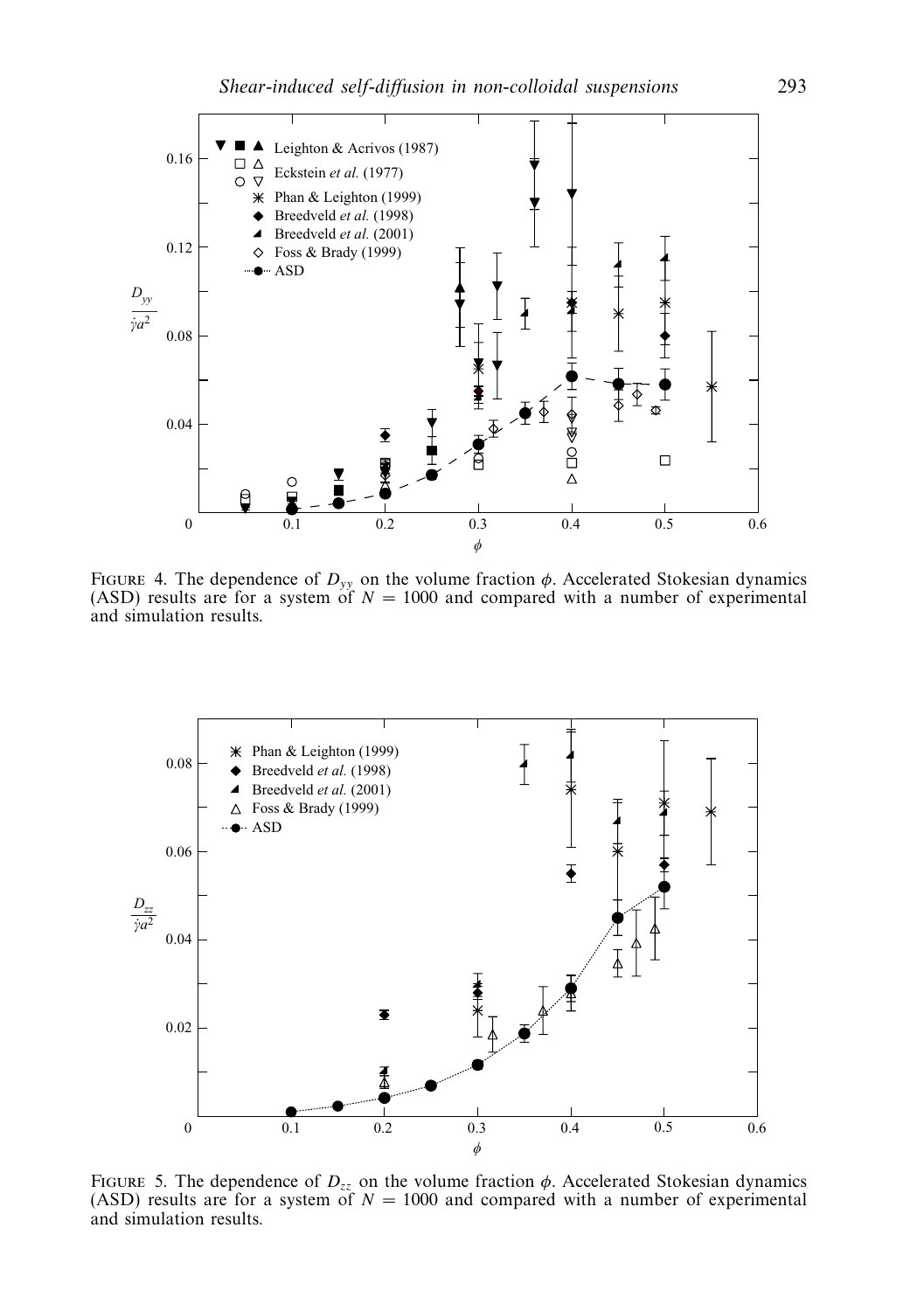

FIGURE 6. The mean-square displacement  $\langle yy \rangle$  from ASD simulations for  $\phi = 0.20$ ,  $N = 1000$ is compared with the equivalent results given by Breedveld et al. (2001) for strains of (*a*) 5 and (*b*) 20. The resulting diffusivities and slopes of the mean-square displacement curve are also shown.

below and as was discussed by Marchioro & Acrivos (2001), the strains used for these studies are too small and therefore do not correspond to the linear regime, as a result they overestimate the diffusivity.

Figure  $6(a)$  is adapted from Breedveld *et al.* (2001) and shows the mean-square displacement curve,  $\langle yy \rangle$ , for  $\phi = 0.20$  for strains up to 5. (We choose to examine the case of a relatively small volume fraction in detail because, as is apparent in figure  $(8)$  of Breedveld *et al.* (2001), the accuracy in their determination of the meansquare displacement curve appears to be greatly reduced when the volume fraction is increased owing to limitations of the experimental technique; this is not observed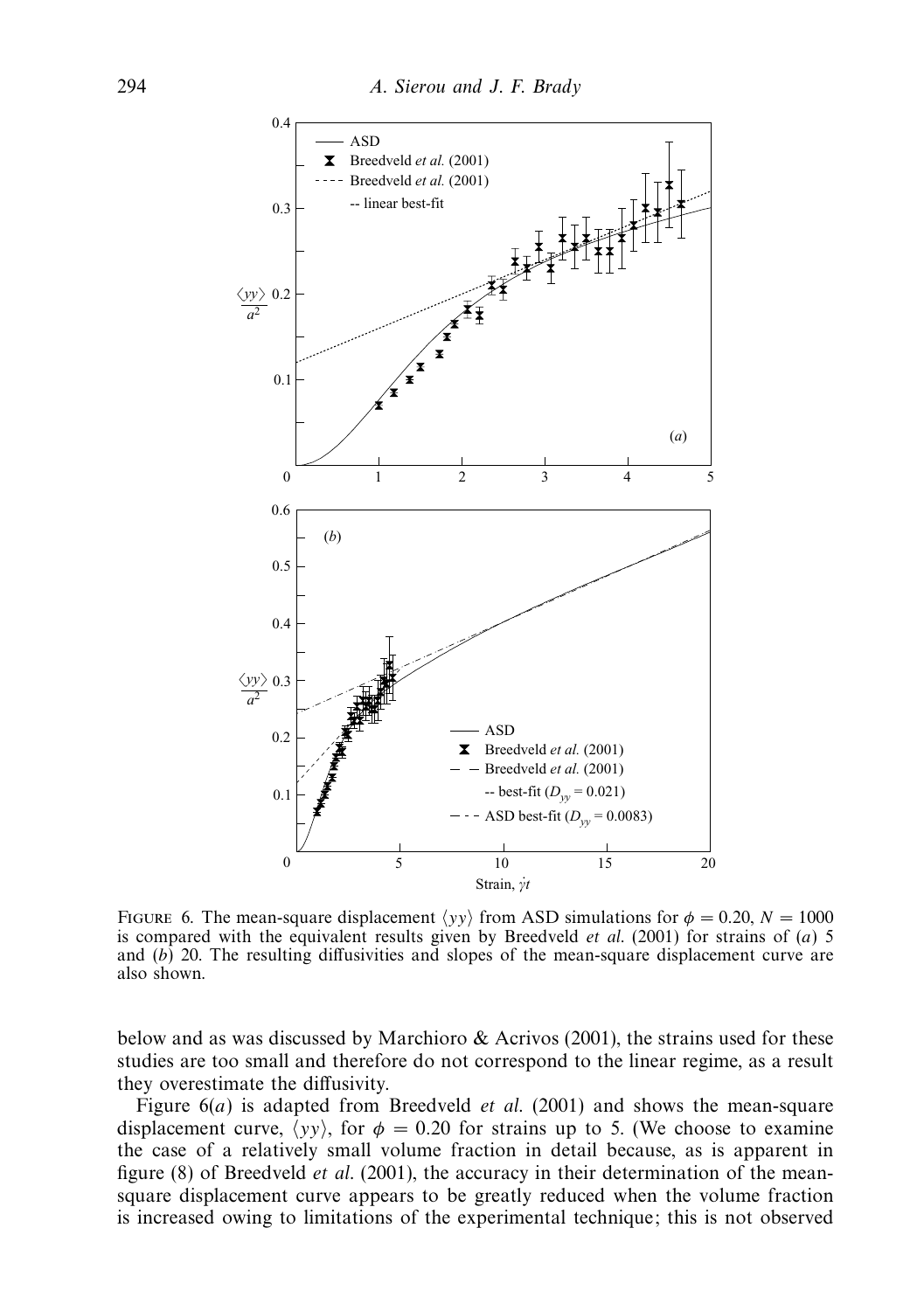

FIGURE 7. The self-diffusion coefficient  $D_{yy}$  as calculated from ASD for long and short strains and compared with the experimental results (corresponding to the same short strains) of Breedveld et al. (2001).

in the numerical simulations.) The dashed curve represents the 'linear-fit' performed by Breedveld et al. (2001); the value of the diffusivity that they obtain is also given. The solid line corresponds to our mean-square displacement for the same volume fraction for a system of  $N = 1000$  particles. The agreement between the two curves is remarkably good over the entire range of experimentally accessible strains. Although this is the case for the mean-square displacement curves, the resulting diffusivities are not in good agreement and the value reported by Breedveld et al. (2001) is over twice as large as the value we calculate. The reason for this is apparent in figure  $6(b)$ , where the same mean-square displacement curve is presented but now for strains up to 20. It is now clear that the linear regime has not yet been reached at a strain of 5, and strains of at least 10 need to be sampled for the long-time diffusive behaviour to be reached. In figure  $6(b)$ , we also show the change in slope in the  $\langle yy \rangle$  curve and how, if the strain is not sufficiently long, the slope simply corresponds to a transitional regime between the  $t^2$  and  $t$  behaviours and overestimates the diffusivity. The same conclusion is reached by studying the velocity autocorrelation function: the long tail present in the velocity autocorrelation function is not taken into account when short strains are used and, since the velocity autocorrelation function is negative at those strains, the value of the diffusivity is overestimated (Marchioro & Acrivos 2001).

Figure 7 presents our simulation results, but now instead of calculating the slope of the displacement curves in the linear regime, we calculate them for the same strains reported by V. Breedveld (personal communication). We now observe a much better agreement between the numerical and experimental data for all volume fractions (although for larger volume fractions, some discrepancies are still present).

Although the limitation on strain in the experiments of Breedveld et al. (2001) explains the difference between simulation and these experiments, this is not necessarily the case for the other experimental results. Data by Leighton  $\&$  Acrivos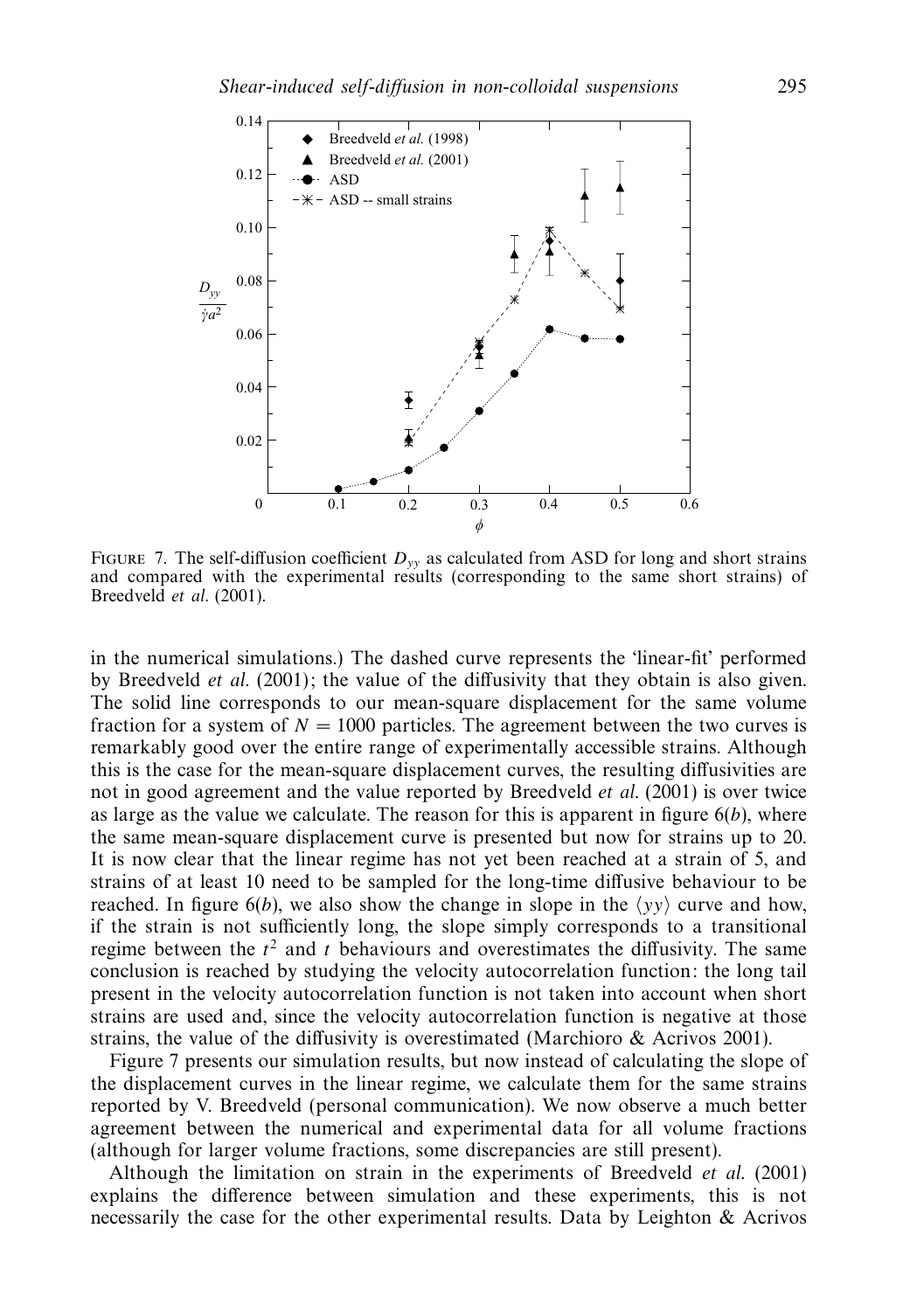

FIGURE 8. The mean-square displacement  $\langle zz \rangle$  as calculated from ASD simulations for  $\phi = 0.20$ ,  $N = 1000$  is compared with the equivalent results given by Breedveld *et al.* (2001) for strains of 5.

(1987) and Phan & Leighton (1999) are calculated for larger strains, but with a different method that collects data on relatively few particles/realizations, and the origin of the differences between these experiments and the simulations is not known.

We also wish to briefly comment here on the data by Foss & Brady (1999). In their approach, very small strains were also used, strains that according to figure 6(*b*) should overestimate the resulting mean-square displacement coefficient significantly. As is apparent from figure 4, however, this is not the case and our results are in general agreement with the results reported by Foss & Brady (1999). We believe that this is the result of the very small systems used by Foss & Brady (1999);  $N = 27$  for all of their simulations. As was mentioned in the previous subsection, a very strong *N* dependence is present for such a small number of particles and the diffusivities are underestimated significantly. It is the combination of these two sources of error – the very small number of particles and the very small strains used – that cancel each other and lead to a diffusivity of the correct magnitude.

Figure 8 presents the *zz* mean-square displacement curve for  $\phi = 0.20$  as given by Breedveld et al. (2001) compared with our simulation results; again the agreement is reasonable, although not nearly as good as in figure 7. As shown in figure 9, the agreement between the short strain simulations and the experimental data is not as good for higher volume fractions as was the case for  $D_{yy}$ . This seems to be a consequence of the different functional dependence on the volume fraction (see below for more detail); in our data,  $D_{zz}$  is an increasing function of the volume fraction (and as a result so are the values calculated for smaller strains), while Breedveld's data show a very sharp increase followed by a plateau. We have no explanation for this qualitative difference. It seems that although the method developed by Breedveld et al. (1998, 2001) has some very attractive characteristics that can reproduce accurate results for small strains, larger strains are needed to capture the long-time diffusive behaviour and some adjustments are necessary in the method to allow for larger observation windows.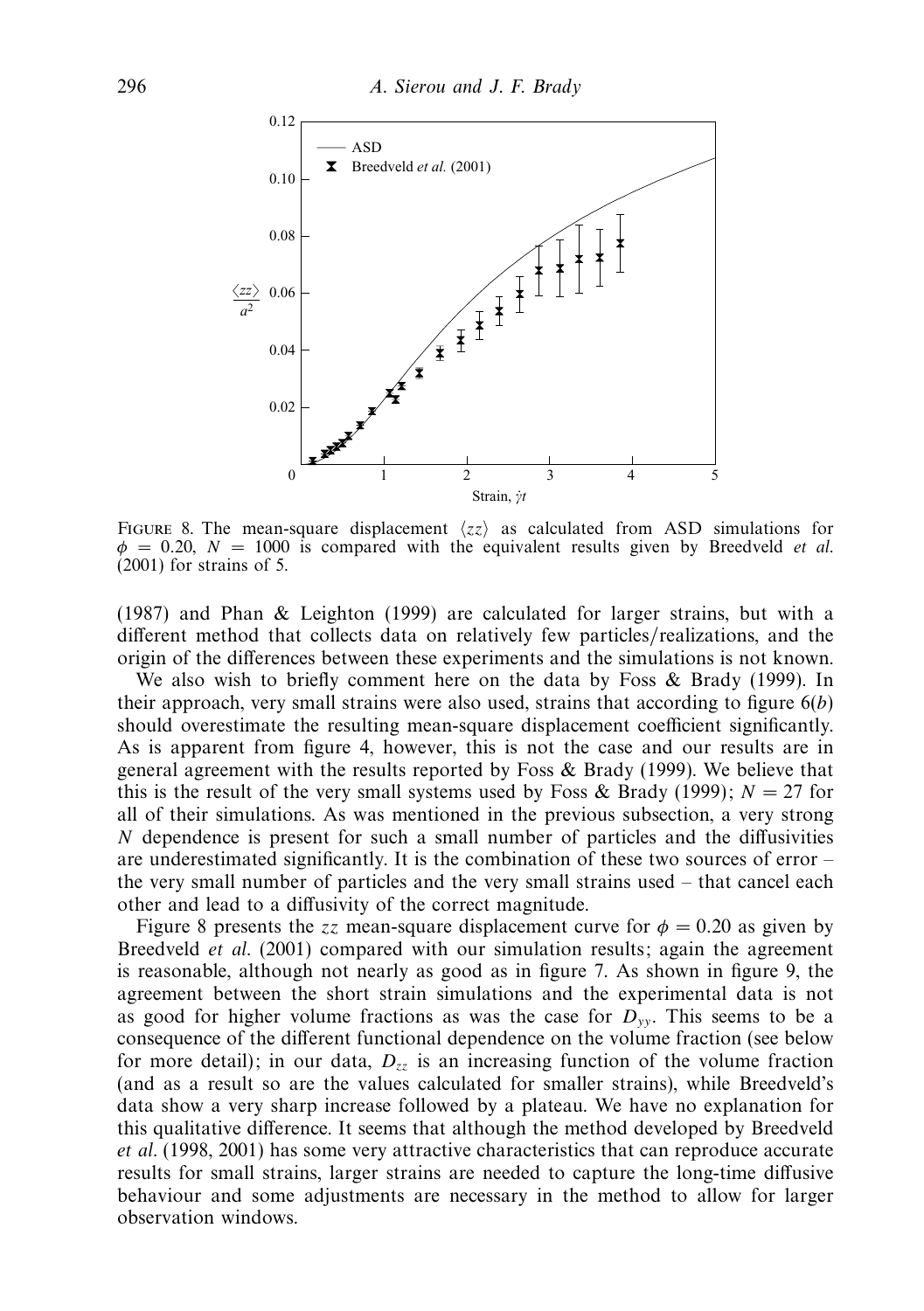

FIGURE 9. The self-diffusion coefficient  $D_{zz}$  as calculated from ASD for long strains, short strains and compared with the experimental results (corresponding to the same short strains) given by Breedveld et al. (2001).

We now offer a brief discussion of the qualitative behaviour of  $D_{yy}$  and  $D_{zz}$  as a function of volume fraction. For small volume fractions,  $\phi < 0.30$ , a  $\phi^2$  behaviour is evident for both diffusivities. This is expected since, in the absence of any interparticle force, the interactions between only two particles lead to zero net displacements (the particles always return to their original streamlines), and the presence of a third particle is necessary to generate non-zero displacements leading to a diffusivity of  $O(\phi^2)$ . As shown by da Cunha & Hinch (1996), however, with an interparticle force, a net displacement in the velocity-gradient and vorticity directions can be achieved with only two particles, leading to an  $O(\phi)$  dependence of the diffusivity. For the range of the interparticle force used here and the minimum separations that result, the size of this  $O(\phi)$  correction is extremely small and is overwhelmed by the displacements caused by the presence of a third particle. Evidently, the three-particle effects are significant even at the lowest volume fraction studied ( $\phi = 0.10$ ). Much lower-volume fractions would be necessary to capture and verify the order  $\phi$  correction to the diffusivity. We briefly note here that it is not clear whether the presence of an interparticle force is necessary for diffusive motion to appear. It has been suggested in the past (Marchioro  $\&$  Acrivos 2001) that even in the absence of an interparticle force, diffusive-like characteristics could be present owing to the chaotic nature of the many-body hydrodynamic interactions. If that is indeed the case, the order *φ* correction to the diffusivity might not be dominant even for extremely small volume fractions (Drazer et al. 2002).

As is apparent from figure 4, and in qualitative agreement with most experimental results, the diffusivity in the velocity-gradient direction appears to plateau at volume fractions about  $\phi = 0.35 - 0.40$ . This is not the case for the diffusivity in the vorticity direction however, which is seen to increase roughly as  $\phi^2$  for all volume fractions studied. The possible exception being  $\phi = 0.50$ , where the increase is less apparent;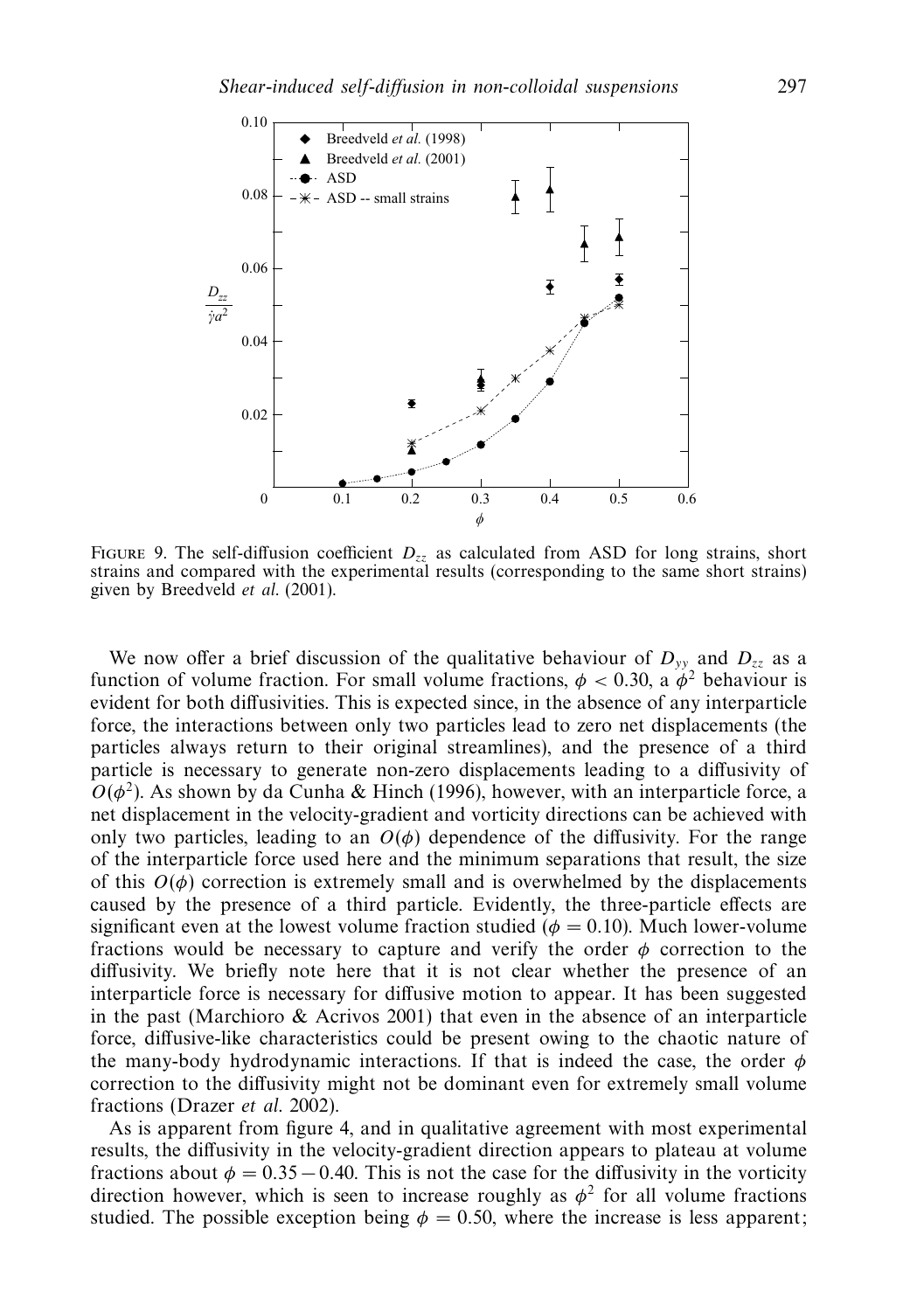the experimental results for this case suggest the presence of an earlier plateau in the value of  $D_{zz}$ . The presence of such a plateau in either  $D_{yy}$  or  $D_{zz}$  has not been explained.

## 4. The longitudinal  $(D_{xx})$  and off-diagonal  $(D_{xy})$  self-diffusivities

#### 4.1. Theoretical approach

The relationship between the complete diffusivity tensor (including  $D_{xx}$  and  $D_{xy}$ )  $[= D_{vx}]$  and the mean-square displacement for a Brownian particle suspended in a fluid undergoing simple shear flow has been the subject of numerous studies. Elrick (1962) calculated the  $\langle xx \rangle$  and  $\langle xy \rangle$  mean-square displacements for such a Brownian particle and found them to grow in time according to:

$$
\langle xx \rangle = 2D_{xx}t + 2D_{xy}\dot{\gamma}t^2 + \frac{2}{3}D_{yy}\dot{\gamma}^2t^3, \qquad (4.1a)
$$

$$
\langle xy \rangle = 2D_{xy}t + D_{yy}\dot{\gamma}t^2. \tag{4.1b}
$$

Diffusive motion in the *y*-direction,  $D_{yy}$ , couples to the advective flow in the *x*direction to give a mean-square displacement in the flow direction that grows cubically in time. In obtaining (4.1), it is assumed that all diffusivities are constant in time and that the 'random' Brownian step the particle takes is diffusive at all times.

Using (4.1) for a system of non-Brownian particles poses further limitations, e.g. the motion in the *y*-direction is not diffusive at short times and therefore (4.1) can only be valid at very long times where the  $t^3$  (or  $t^2$ ) behaviour will dominate and the linear term  $D_{xx}t$  (or  $D_{xy}t$ ) will be difficult to determine accurately. It is therefore desirable to derive an alternative formulation that not only allows the accurate calculation of the diffusivities, but also serves as a proof of the validity of (4.1) for a system of non-Brownian particles. Following the equations of motion for our system, we show how to calculate the corresponding mean-square displacements and correctly deduce the diffusion coefficients.

The position of a given particle (initially at the origin) in the *x*-direction is given by:

$$
x_{\alpha}(t) = \int_0^t U_{x,\alpha}(\tau) d\tau = \int_0^t \left( U_{x,\alpha}^h(\tau) + U_{x,\alpha}^{\infty}(\tau) \right) d\tau
$$
  
=  $X_{\alpha}^h + \int_0^t \dot{\gamma} y_{\alpha}(\tau) d\tau,$  (4.2)

where,  $U_{x,\alpha}^h$  and  $U_{x,\alpha}^{\infty}$  correspond to the instantaneous velocities of particle  $\alpha$  owing to the presence of all the other particles and to the external velocity field, respectively. For the case of simple shear flow, the external velocity field at the centre of the particle is simply  $U_{x,\alpha}^{\infty} = \dot{\gamma} y_{\alpha}$ . In a simulation where the position of each particle is known exactly and the particle velocities are already decomposed into an affine  $(U^{\infty})$ and a non-affine  $(U^h)$  part, each term of equation (4.2) is known exactly and can be manipulated separately. Foss & Brady (1999) used this decomposition to claim that the long-time self-diffusion coefficient in the *x*-direction can be calculated from only the non-affine part of the motion (denoted  $X^h$  in (4.2)), specifically from :

$$
D_{xx} = \lim_{t \to \infty} \frac{1}{2} \frac{d}{dt} \langle X^h(t) X^h(t) \rangle.
$$
 (4.3)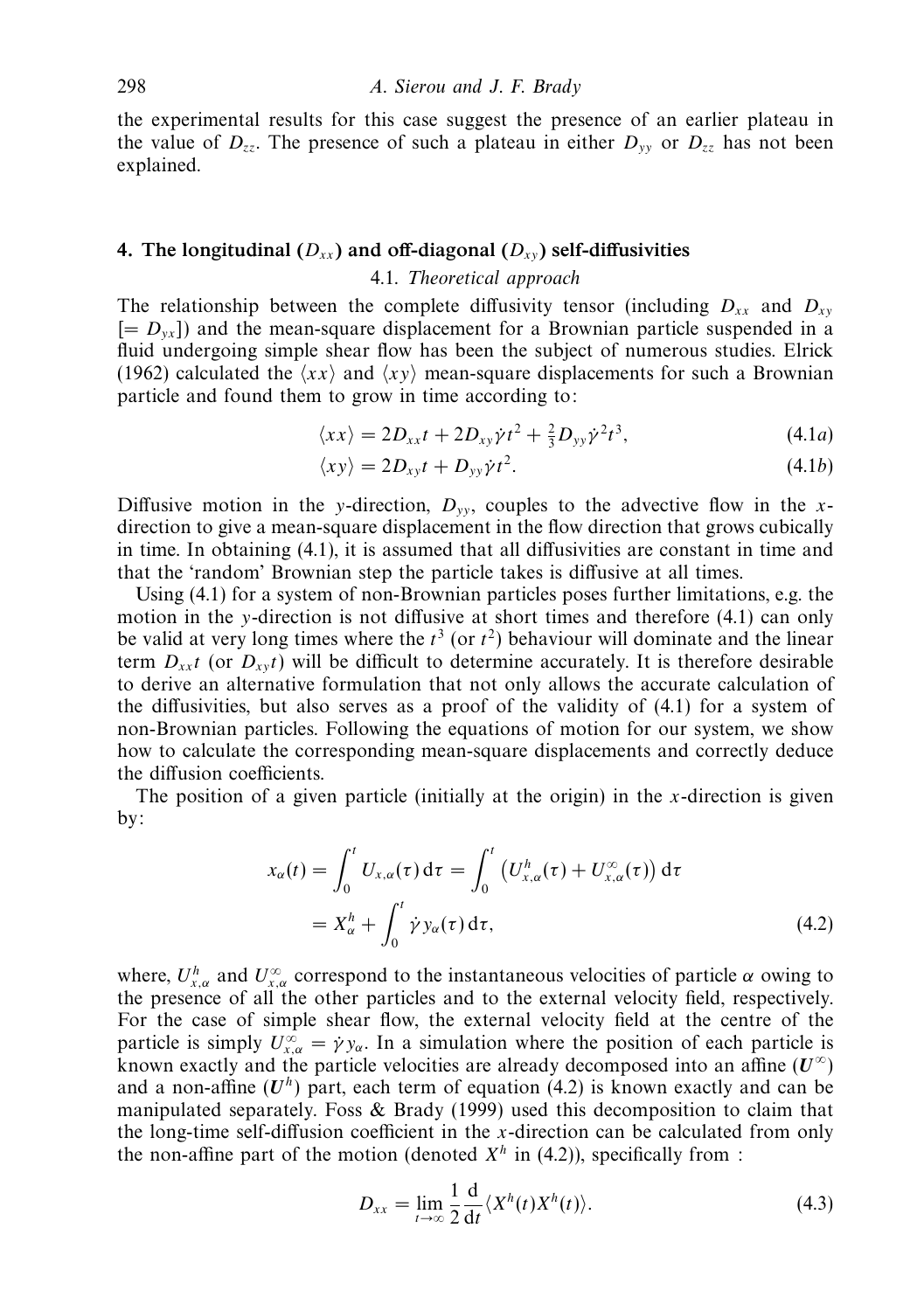The theoretical analysis of Morris & Brady (1996) also indicated that such an operation was possible and would result in the correct value of the self-diffusivity for any value of the Péclet number.

A fundamental difference between the shear-induced diffusivity of a non-Brownian suspension and the motion of a Brownian particle is the finite (and large) correlation time for the non-affine displacements. In the case of a Brownian particle, there exists a time interval small enough so that the particle position has not changed significantly, but also large enough so that the random component of the particle's velocity is completely uncorrelated with the random component of the velocity at the previous time interval; this time interval is given by the particle momentum relaxation,  $\tau_B = m/6\pi\eta a$ , which is much smaller than the time scale of configurational changes,  $a^2/D$ . Such a time scale does not exist for the case of sheared non-Brownian particles. The hydrodynamic component of the particle velocity, which is what gives rise to diffusive-like motion for sheared suspensions, is only a function of the particle configuration; as a result, in order for this velocity to change significantly (or the velocity autocorrelation function to approach zero), the particle configuration also has to change significantly, and for some cases (e.g. small volume fractions) strains up to 10–20 may be necessary. As was demonstrated in the previous section, this can be a serious limitation for the calculation of  $D_{yy}$  and  $D_{zz}$  if long enough intervals are not sampled; the consequences are far more apparent, however, for the calculation of  $D_{xx}$ , since now we also need to consider the coupling between the affine and non-affine motions over the long correlation times.

Starting from the displacement (4.2), the mean-square displacements  $\langle xx \rangle$  and  $\langle xy \rangle$ can be readily calculated:

$$
\langle x(t)x(t)\rangle = \langle X^h(t)X^h(t)\rangle + \left\langle \left(\int_0^t \dot{\gamma}y(\tau) d\tau\right)^2 \right\rangle + 2\left\langle X^h(t)\int_0^t \dot{\gamma}y(\tau) d\tau\right\rangle, \quad (4.4)
$$

and

$$
\langle x(t)y(t)\rangle = \langle X^{h}(t)y(t)\rangle + \langle y(t)\int_{0}^{t} \dot{\gamma}y(\tau) d\tau \rangle.
$$
 (4.5)

Differentiating with respect to time and using (4.5) we have

$$
\frac{\mathrm{d}}{\mathrm{d}t}\langle x(t)x(t)\rangle = \frac{\mathrm{d}}{\mathrm{d}t}\langle X^h(t)X^h(t)\rangle + 2\dot{\gamma}\langle x(t)y(t)\rangle + 2\left\langle \frac{\mathrm{d}X^h(t)}{\mathrm{d}t}\int_0^t \dot{\gamma}y(\tau)\,\mathrm{d}\tau \right\rangle, \tag{4.6}
$$

and

$$
\frac{\mathrm{d}}{\mathrm{d}t}\langle x(t)y(t)\rangle = \frac{\mathrm{d}}{\mathrm{d}t}\langle X^h(t)y(t)\rangle + \dot{\gamma}\langle y(t)y(t)\rangle + \left\langle \frac{\mathrm{d}y(t)}{\mathrm{d}t} \int_0^t \dot{\gamma}y(\tau) \,\mathrm{d}\tau \right\rangle. \tag{4.7}
$$

Although derived for the case of a sheared non-Brownian suspension, the above equations are also valid for the motion of a Brownian particle, where the hydrodynamic displacements *X<sup>h</sup>* and *y* are now replaced by the equivalent random Brownian displacements. The fundamental difference between these two cases lies in the calculation of the last terms in  $(4.6)$  and  $(4.7)$ . For a Brownian particle, the 'diffusive distance' a particle has travelled in the *y*-direction, represented by the integral  $\int_0^t \dot{\gamma} y(\tau) d\tau$ , is uncorrelated with the particle's instantaneous random velocity  $(dy/dt)$  or  $dX^h/dt$ , since the particle velocities are uncorrelated between time steps  $\Delta t$ (the Brownian relaxation time  $\tau_B \ll \Delta t$ , at least within an accuracy  $O(\Delta t)$ ). This is not the case for hydrodynamically interacting non-Brownian particles; now a particle's position, or equivalently the distance the particle has travelled in the *y*-direction, is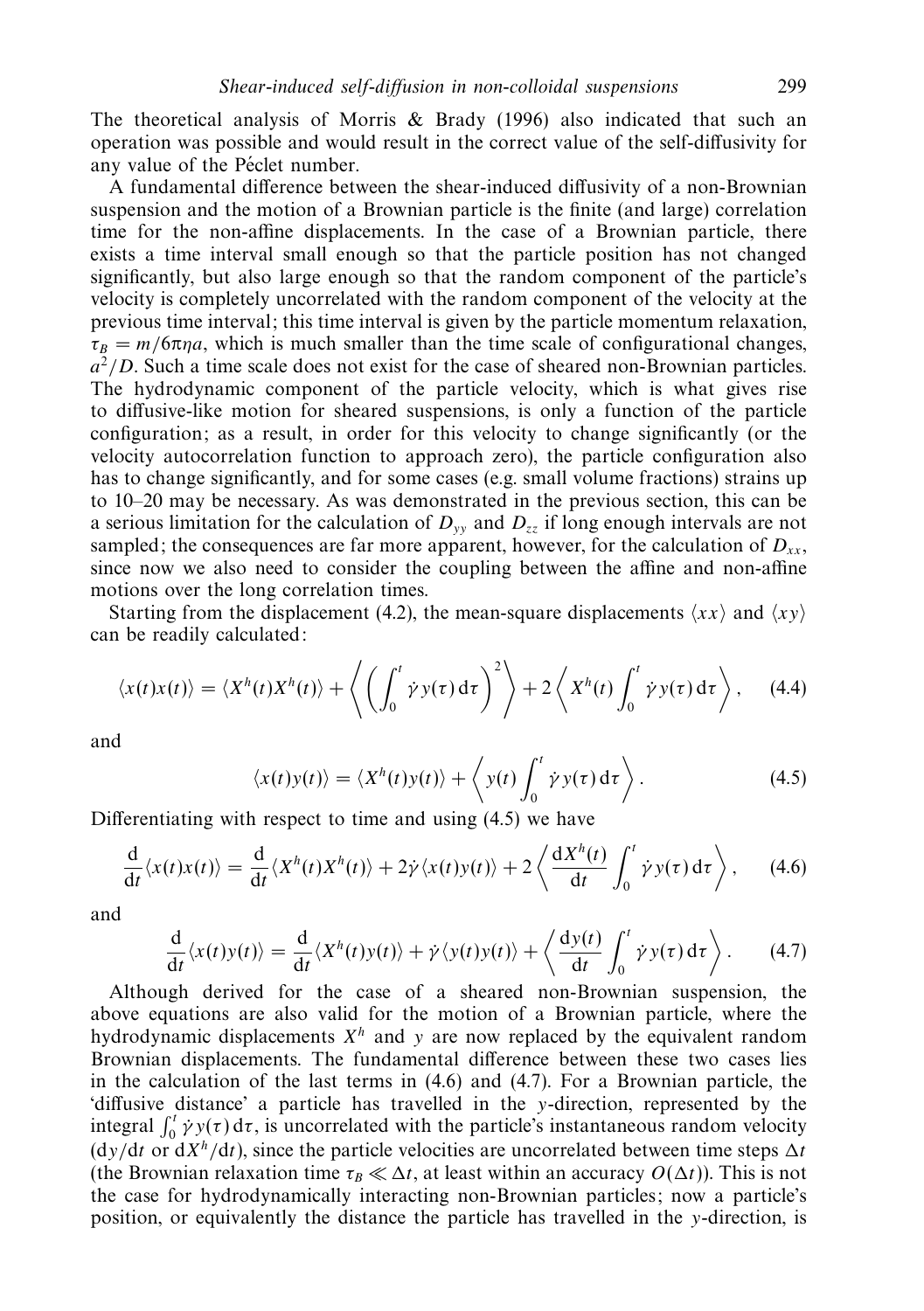strongly correlated with the instantaneous velocity of the particle, since this velocity is purely a result of a particle's position and only changes significantly when the particle configuration changes significantly. It can be argued that this last term will only introduce a contribution of the order of the correlation time, but now the correlation time is large and scales as  $\dot{\gamma}^{-1}$ , and the last term in (4.6) or (4.7) becomes constant for long times, contributing a linear term to the total mean-square displacement.

The calculation of  $\langle xx \rangle$  as given in (4.4) or (4.6) accurately describes the particle displacements and is all the information needed for the motion of the particles in the flow direction. The calculation of a self-diffusion coefficient – corresponding to a 'diffusive'-like term in a master or Fokker–Planck equation – from this meansquare displacement still needs to be addressed, however. It has been suggested (Morris & Brady 1996; Foss & Brady 1999) that the self-diffusion coefficient in the longitudinal direction can simply be calculated by only taking into account the nonaffine displacement according to (4.3), or simply the first term on the right-hand side of (4.6). The presence of the last term on the right-hand side of (4.6) or (4.7) makes such a suggestion suspect, and, as will be demonstrated below, the contribution of this term is constant at long times. Note that the second term on the right-hand side of (4.7) is proportional to  $\gamma D_{yy}t$  at long times and therefore gives a  $D_{xy} = (d/dt)\langle xy \rangle/2$ growing as *t* and an  $\langle xy \rangle$  growing as  $t^2$  as in (4.1*b*). Similarly, the  $\langle xy \rangle$ -term on the right-hand side of (4.6) gives a  $t^3$  growth for  $\langle xx \rangle$ . These are the well-known (Elrick 1962) convectively enhanced mean-square displacements of a (Brownian) particle and cause no conceptual difficulties. Note also that the only non-zero cross-term is *xy*.

To address the issue of the proper definition of the 'diffusivity' in the direction of the shearing motion, we write a master equation for the probability density of finding a particle described by (4.2) (Van Kampen 1992):

$$
\frac{\partial P}{\partial t} = \left(\frac{1}{2}\frac{d}{dt}\langle xx\rangle\right)\frac{\partial^2 P}{\partial x^2} + \left(\frac{1}{2}\frac{d}{dt}\langle yy\rangle\right)\frac{\partial^2 P}{\partial y^2} + \left(\frac{1}{2}\frac{d}{dt}\langle zz\rangle\right)\frac{\partial^2 P}{\partial z^2} + 2\left(\frac{1}{2}\frac{d}{dt}\langle xy\rangle\right)\frac{\partial^2 P}{\partial x\partial y},\tag{4.8}
$$

where  $\langle x \rangle = \langle y \rangle = \langle z \rangle = 0$ , and it has been assumed that the derivatives of the second moments are only functions of time (i.e. they have no spatial dependence). Equation (4.8) simply follows from a second-order expansion of the probability distribution of finding a marked particle and is a very general form valid for a large number of systems. Note that there is no explicit shearing motion, i.e. no advection term in (4.8), because at the macroscopic scale the marked particle has averaged over the microscale shearing flow and wanders 'diffusively'.

The solution of (4.8) can be written as (Van Kampen 1992):

$$
P = \frac{1}{\Delta^{1/2}} \exp\left(-\frac{x^2}{2\sigma_{x^2}} - \frac{y^2}{2\sigma_{y^2}} - \frac{z^2}{2\sigma_{z^2}} - \frac{2xy}{2\sigma_{xy}}\right),
$$
(4.9)

where

$$
\Delta = \sigma_{z^2} \big( \sigma_{x^2} \sigma_{y^2} - \sigma_{xy}^2 \big), \tag{4.10a}
$$

$$
\sigma_{x^2} = B_{11} - B_{12}^2 / B_{22}, \tag{4.10b}
$$

$$
\sigma_{y^2} = B_{22} - B_{12}^2 / B_{11}, \tag{4.10c}
$$

$$
\sigma_{z^2} = B_{33},\tag{4.10d}
$$

$$
\sigma_{xy} = B_{12} - (B_{11}B_{22})/B_{12},\tag{4.10e}
$$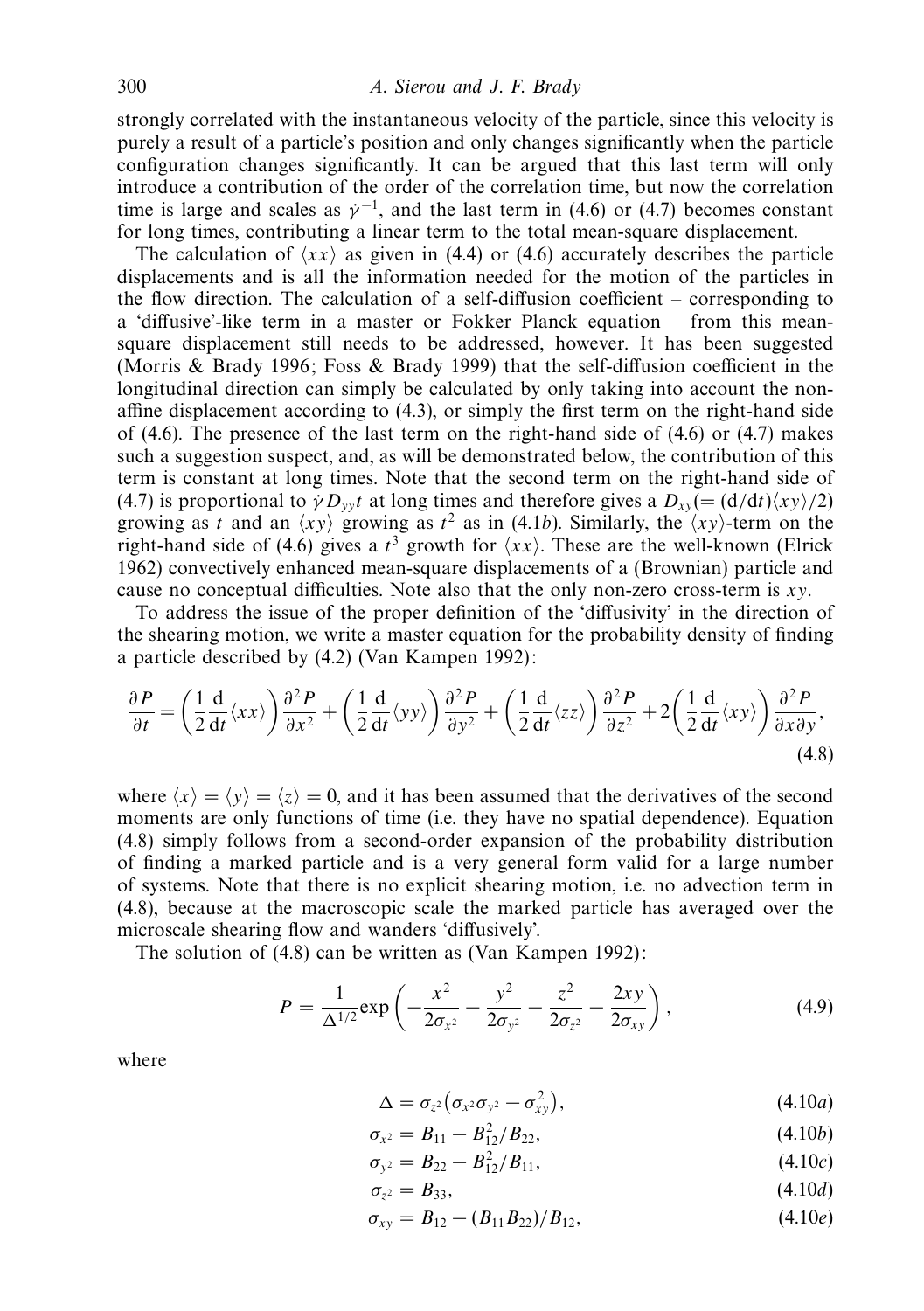and *B* is the matrix of mean-square displacements

$$
B_{11} = \langle xx \rangle, \tag{4.11a}
$$

$$
B_{22} = \langle yy \rangle, \tag{4.11b}
$$

$$
B_{33} = \langle zz \rangle, \tag{4.11c}
$$

$$
B_{12} = \langle xy \rangle. \tag{4.11d}
$$

It is straightforward to verify that (4.9) is a solution of (4.8). This is still a very general result since the functional form for the second moments of (4.11) has not yet been specified. Using the functional forms for  $d\langle xx \rangle/dt$  and  $d\langle xy \rangle/dt$  given by (4.6) and (4.7), equation (4.8) can be rewritten as:

$$
\frac{\partial P}{\partial t} = -y\frac{\partial P}{\partial x} + D_{xx}(t)\frac{\partial^2 P}{\partial x^2} + D_{yy}(t)\frac{\partial^2 P}{\partial y^2} + D_{zz}(t)\frac{\partial^2 P}{\partial z^2} + 2D_{xy}(t)\frac{\partial^2 P}{\partial x \partial y},\qquad(4.12)
$$

where

$$
D_{xx}(t) = \frac{1}{2} \frac{d}{dt} \langle X^h X^h \rangle + \left\langle \frac{dX^h}{dt} \int_0^t \dot{\gamma} y(\tau) d\tau \right\rangle, \qquad (4.13a)
$$

$$
D_{yy}(t) = \frac{1}{2} \frac{d}{dt} \langle yy \rangle, \tag{4.13b}
$$

$$
D_{zz}(t) = \frac{1}{2} \frac{d}{dt} \langle zz \rangle, \tag{4.13c}
$$

$$
D_{xy}(t) = \frac{1}{2} \frac{d}{dt} \langle X^h y \rangle + \frac{1}{2} \left\langle \frac{dy}{dt} \int_0^t \dot{\gamma} y(\tau) d\tau \right\rangle.
$$
 (4.13*d*)

Note that the  $\langle x(t)y(t) \rangle$  and  $\langle y(t)y(t) \rangle$  terms of (4.6) and (4.7) (multiplying the second-order partial derivatives of *P*) have been rewritten as the convective flux term (−*y∂P /∂x*) with *P* given by (4.9). This is a straightforward calculation:

$$
\frac{1}{2} \frac{\partial^2 P}{\partial x^2} 2 \langle xy \rangle + \frac{\partial^2 P}{\partial xy} \langle yy \rangle \n= P \left( \frac{x^2}{\sigma_{x^2} \sigma_{x^2}} + \frac{y^2}{\sigma_{xy} \sigma_{xy}} + \frac{2xy}{\sigma_{x^2} \sigma_{xy}} - \frac{1}{\sigma_{x^2}} \right) \langle xy \rangle \n+ P \left( \frac{xy}{\sigma_{x^2} \sigma_{y^2}} + \frac{x^2}{\sigma_{x^2} \sigma_{xy}} + \frac{y^2}{\sigma_{y^2} \sigma_{xy}} + \frac{xy}{\sigma_{xy} \sigma_{xy}} \right) \langle yy \rangle \n= P \left( \frac{x^2 B_{22}^2 B_{12}}{(B_{22} B_{11} - B_{12}^2)^2} + \frac{y^2 B_{12}^2 B_{12}}{(B_{22} B_{11} - B_{12}^2)^2} - \frac{2xy B_{22} B_{12}^2}{(B_{22} B_{11} - B_{12}^2)^2} \right) \n- \frac{B_{22} B_{12}}{(B_{22} B_{11} - B_{12}^2)} + \frac{xy B_{22}^2 B_{11}}{(B_{22} B_{11} - B_{12}^2)^2} - \frac{x^2 B_{22}^2 B_{12}}{(B_{22} B_{11} - B_{12}^2)^2} \n- \frac{y^2 B_{11} B_{12} B_{22}}{(B_{22} B_{11} - B_{12}^2)^2} + \frac{xy B_{12}^2 B_{22}}{(B_{22} B_{11} - B_{12}^2)^2} + \frac{B_{22} B_{12}}{(B_{22} B_{11} - B_{12}^2)} \right) \n= P \frac{-y^2 B_{12} + xy B_{22}}{(B_{22} B_{11} - B_{12}^2)},
$$

and

$$
-y\frac{\partial P}{\partial x} = P\left(\frac{xy}{\sigma_{x^2}} + \frac{y^2}{\sigma_{xy}}\right) = P\frac{-y^2B_{12} + xyB_{22}}{(B_{22}B_{11} - B_{12}^2)}.
$$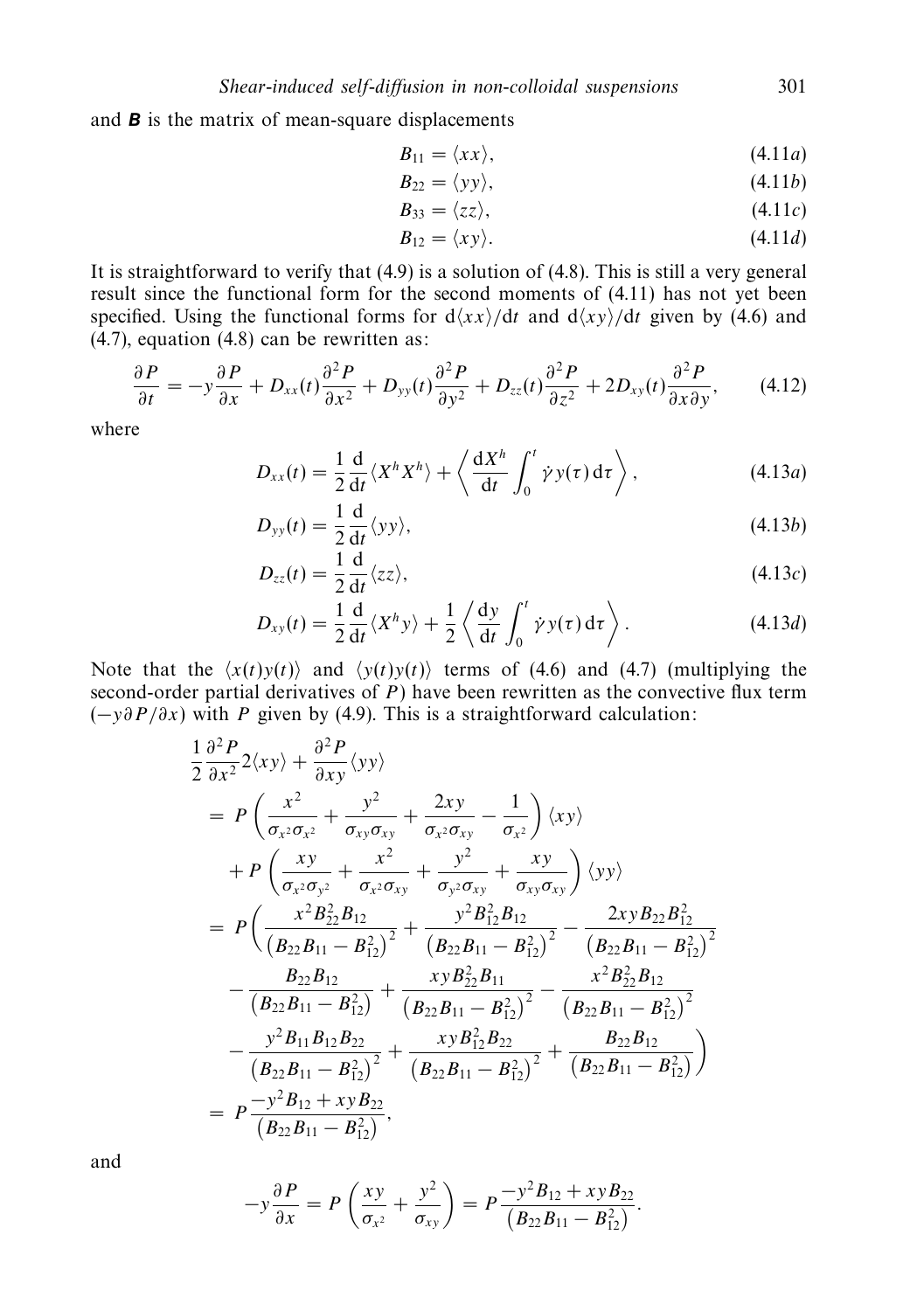We have denoted the diffusivities as functions of time so that (4.12) and (4.13) are valid at each instant in time, and not only for very long times when the motion becomes truly diffusive. As has been mentioned, at long times, both contributions to  $D_{xx}$  and  $D_{xy}$  become constant with time – it is those values of the diffusivity that we wish to calculate.

From the master equation (4.8) describing the 'macroscopic' behaviour, we have derived the conventional convection–diffusion equation (4.12) where, by construction, the diffusion coefficients are given by (4.13). It is these diffusion coefficients that we wish to calculate, and it is now apparent that in order to calculate the diffusivity in the *x*-direction we need more information than simply the non-affine displacements. The theoretical analysis of Morris & Brady (1996) also agrees with the above conclusion; unfortunately, an error in their earlier calculation (which has been corrected) led to the omission of the last terms of (4.13) for  $D_{xx}$  and  $D_{xy}$ .

For simplicity of notation we rewrite (4.13) as:

$$
D_{xx}(t) = D_{xx}^{\star}(t) + D_{xx}^{corr}(t), \qquad (4.14a)
$$

$$
D_{xy}(t) = D_{xy}^{\star}(t) + D_{xy}^{corr}(t),
$$
\n(4.14b)

where

$$
D_{xx}^{\star}(t) = \frac{1}{2} \frac{d}{dt} \langle X^h X^h \rangle, \qquad (4.15a)
$$

$$
D_{xy}^{\star}(t) = \frac{1}{2} \frac{\mathrm{d}}{\mathrm{d}t} \langle X^h y \rangle, \tag{4.15b}
$$

and

$$
D_{xx}^{corr}(t) = \left\langle \frac{dX^h}{dt} \int_0^t \dot{\gamma} y(\tau) d\tau \right\rangle, \qquad (4.16a)
$$

$$
D_{xy}^{corr}(t) = \frac{1}{2} \left\langle \frac{dy}{dt} \int_0^t \dot{\gamma} y(\tau) d\tau \right\rangle.
$$
 (4.16b)

We refer to the term omitted by the previous authors as a 'correction' simply for clarity – both terms can be equally important for the shear-induced diffusivity. It can also be seen as a correction compared to the Brownian case in the absence of shear where such a term is absent.

Calculating the self-diffusivities from (4.13) is now straightforward for any simulation. We chose to express these diffusivities as functions of the non-affine displacement because we wanted to stress the importance of the missing term in the calculations of Morris & Brady (1996) and Foss & Brady (1999). It is also straightforward to calculate the diffusivities directly from (4.6) and (4.7):

$$
D_{xx}(t) = \frac{1}{2} \frac{d}{dt} \langle X^h X^h \rangle + \left\langle \frac{dX^h}{dt} \int_0^t \dot{\gamma} y(\tau) d\tau \right\rangle
$$
  
= 
$$
\frac{1}{2} \frac{d}{dt} \langle x(t)x(t) \rangle - \dot{\gamma} \langle x(t)y(t) \rangle,
$$
 (4.17)

and

$$
D_{xy}(t) = \frac{1}{2} \frac{d}{dt} \langle X^h y \rangle + \frac{1}{2} \langle \frac{dy}{dt} \int_0^t \dot{\gamma} y(\tau) d\tau \rangle
$$
  
= 
$$
\frac{1}{2} \frac{d}{dt} \langle x(t) y(t) \rangle - \frac{1}{2} \dot{\gamma} \langle y(t) y(t) \rangle.
$$
 (4.18)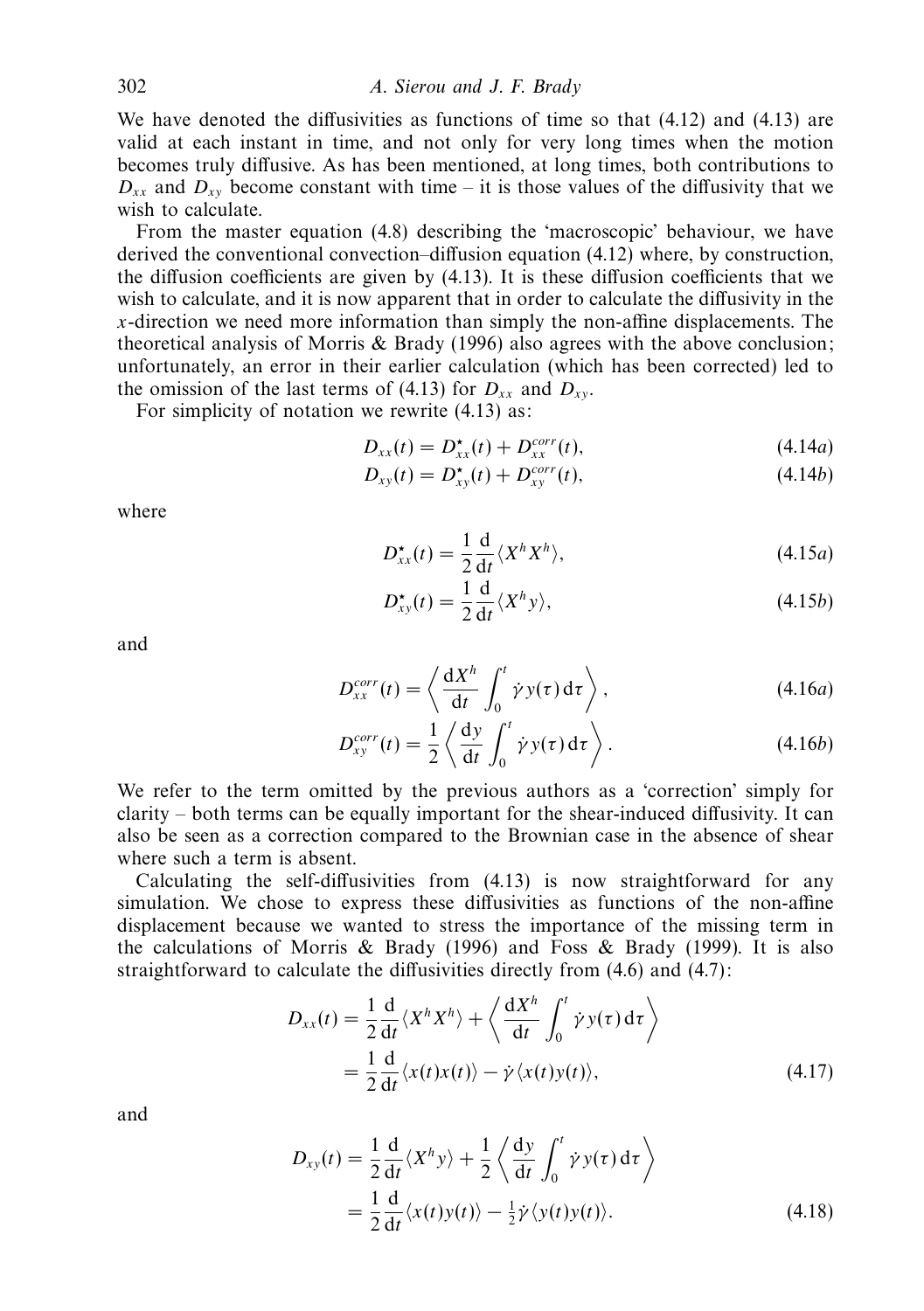In other words, all the information needed for the calculation of the diffusivities is simply the overall mean-square displacements  $\langle xx \rangle$ ,  $\langle xy \rangle$  and  $\langle yy \rangle$ . In an experimental set-up, equations (4.13) or (4.17) and (4.18) can be used without further modification. The only requirement is that the particle trajectories must be followed closely enough so that the derivatives and integrals of the mean-square displacements are calculated with sufficient accuracy. Note also, that in general this would be superior to trying to extract from an experiment (or simulation) the linear-in-time terms of the advectively dominated mean-square displacements in (4.1).

Finally, it is important to realize that the time-dependent diffusivities  $D_{xx}(t)$  and  $D_{xy}(t)$  defined in (4.13) or (4.17) and (4.18) are not necessarily identical at long times to what we would obtain by simply looking at the terms in the mean-square displacements given by (4.1) that grow linearly in time. This can be appreciated by supposing that  $D_{yy}(t)$  in (4.13b) is independent of time and integrating to find

$$
\langle yy \rangle = 2D_{yy}t + a_{yy},
$$

where  $a_{yy}$  is a constant of integration. The constant  $a_{yy}$  would correspond to the intercept as  $t \to 0$  of the straight line in figure 6 and is a manifestation that the motion is not diffusive at short times. Now, using this in  $(4.18)$ , assuming  $D_{xy}$  is a constant, and integrating gives

$$
\langle xy \rangle = (2D_{xy} + \dot{\gamma} a_{yy})t + D_{yy}\dot{\gamma}t^2 + b_{xy},
$$

where  $b_{xy}$  is another constant and so forth for  $\langle xx \rangle$ . Thus, a measurement of the linear in time dependence of  $\langle xy \rangle$  (assuming this was possible given the domination of the  $D_{yy}\dot{\gamma}t^2$  term) would yield an apparent  $\langle xy \rangle$  diffusivity of

$$
D'_{xy}=D_{xy}+\tfrac{1}{2}\dot{\gamma}a_{yy}.
$$

So, is  $D'_{xy}$  or  $D_{xy}$  the correct diffusivity?

From the perspective of the long-time behaviour of the mean-square displacement, we would naturally choose  $D'_{xy}$ . From the perspective of a (possibly time-dependent) diffusivity in the Fokker–Planck equation  $(4.12)$ ,  $D_{xy}$  is correct. In other words, since the Fokker–Planck equation involves the time-rate of change of the moments (e.g.  $\frac{d\langle y y \rangle}{dt}$ , which are in general functions of time, only approaching a constant in the long-time limit), the mean-square displacements at long time given by the solution of the Fokker–Planck equation are not equal to  $D_{xy}$  etc., but to (e.g.)  $D'_{xy}$ , and so the two perspectives are actually in complete agreement. This apparent discrepancy illustrates the importance of distinguishing between a diffusivity,  $D_{xy}$ , and a meansquare-displacement linear in time,  $D_{xy} + \gamma a_{yy}/2$ , when advective motion couples to diffusion. We take the definition of the diffusivity (time-dependent or not) as that which appears naturally in the Fokker–Planck equation, with the understanding that we must solve this equation to give the resulting mean-square displacements and they may be different from the underlying diffusivities when advective effects are operative.

Figure 10 shows the  $D_{xx}$  self-diffusivity (as calculated by either (4.13) or (4.17) – in a simulation where the exact positions are known at each instant in time, the two approaches are identical) as a function of time for a system of  $N = 1000$  particles and a volume fraction of 0*.*35. The curve has been averaged over all particles and over 30 independent configurations. The two separate contributions to the diffusivity, (4.14a), are also shown. Both contributions become constant after the correlation time,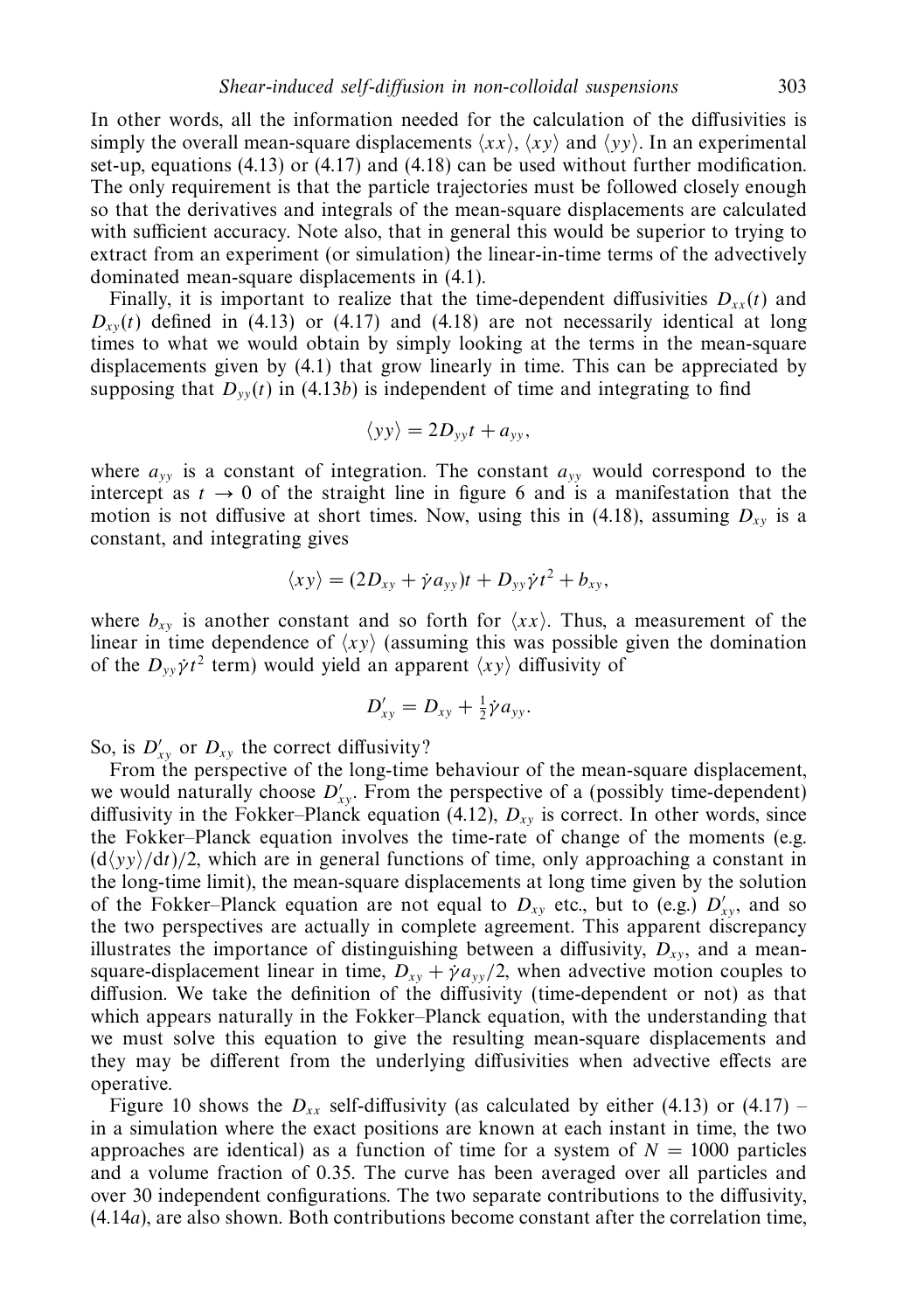

FIGURE 10. The self-diffusivity in the longitudinal direction,  $D_{xx}$ , is plotted as a function of strain for a system of  $N = 1000$ ,  $\phi = 0.35$ . The values of the two terms contributing to  $D_{xx}$ according to (4.14a) are also given.



FIGURE 11. The cross-diffusivity,  $D_{xy}$ , is plotted as a function of strain for a system of  $N = 1000$ ,  $\phi = 0.35$ . The values of the two terms contributing to  $D_{xy}$  according to (4.14b) are also given.

verifying that they both should be included in the calculation of the self-diffusivity. The same behaviour is seen in figure 11, this time for  $D_{xy}$ . Both corrections to  $D_{xx}$ and  $D_{xy}$  are negative, resulting in a smaller absolute value of the  $D_{xx}$  diffusivity and a larger absolute value of the  $D_{xy}$  diffusivity, since the non-affine term,  $D_{xy}^{\star}$ , is also negative (the physical origin of the negative  $D_{xy}$  is discussed in Foss & Brady 1999). For this relatively high-volume fraction, the effect of the correction to the value of  $D_{xx}$  is small. The effect on the value of  $D_{xy}$  is rather significant, however, since the non-affine contribution,  $D_{xy}^{\star}$ , is relatively small. The correction to the diffusivities for a much lower-volume fraction of  $\phi = 0.15$  is shown in figure 12. The absolute values of both corrections are now significantly larger, in agreement with the fact that it now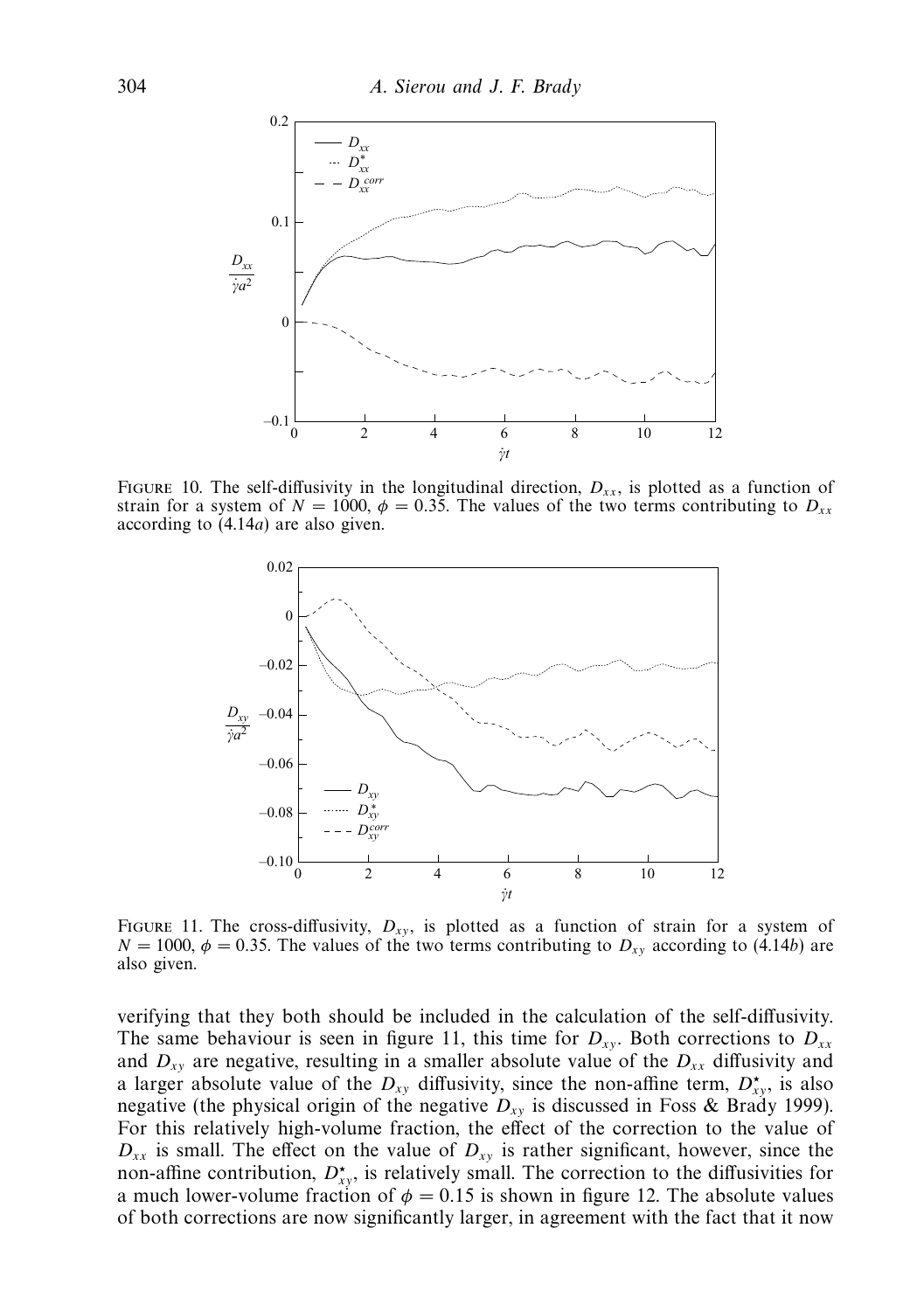

FIGURE 12. The corrective terms,  $D_{xx}^{corr}$  and  $D_{xy}^{corr}$ , for a system of  $N = 1000$  and a relatively small-volume fraction  $\phi = 0.15$  are plotted as a function of strain.



FIGURE 13. The corrective terms,  $D_{xx}^{corr}$  and  $D_{xy}^{corr}$ , for a system of  $N = 1000$  are plotted as a function of the volume fraction.

takes a much longer time for the particle velocities to become uncorrelated, increasing the time limit for the integrals in  $D_{xx}^{corr}$  and  $D_{xy}^{corr}$ ; it is also apparent that it takes a longer time for the corrective term to reach a constant value.

For the two-particle problem the non-affine term of the mean-square displacement is well behaved and gives a finite contribution to the diffusivity as  $\phi \rightarrow 0$ . The contribution *Dcorr*, which leads to the singular behaviour observed by Acrivos et al. (1992), can be very important, especially for small-volume fractions, and can dominate the overall behaviour of the mean-square displacement. Figure 13 shows the corrections to the self-diffusivities as a function of volume fraction. Both corrections are increasing (in magnitude) functions of the volume fraction for small volume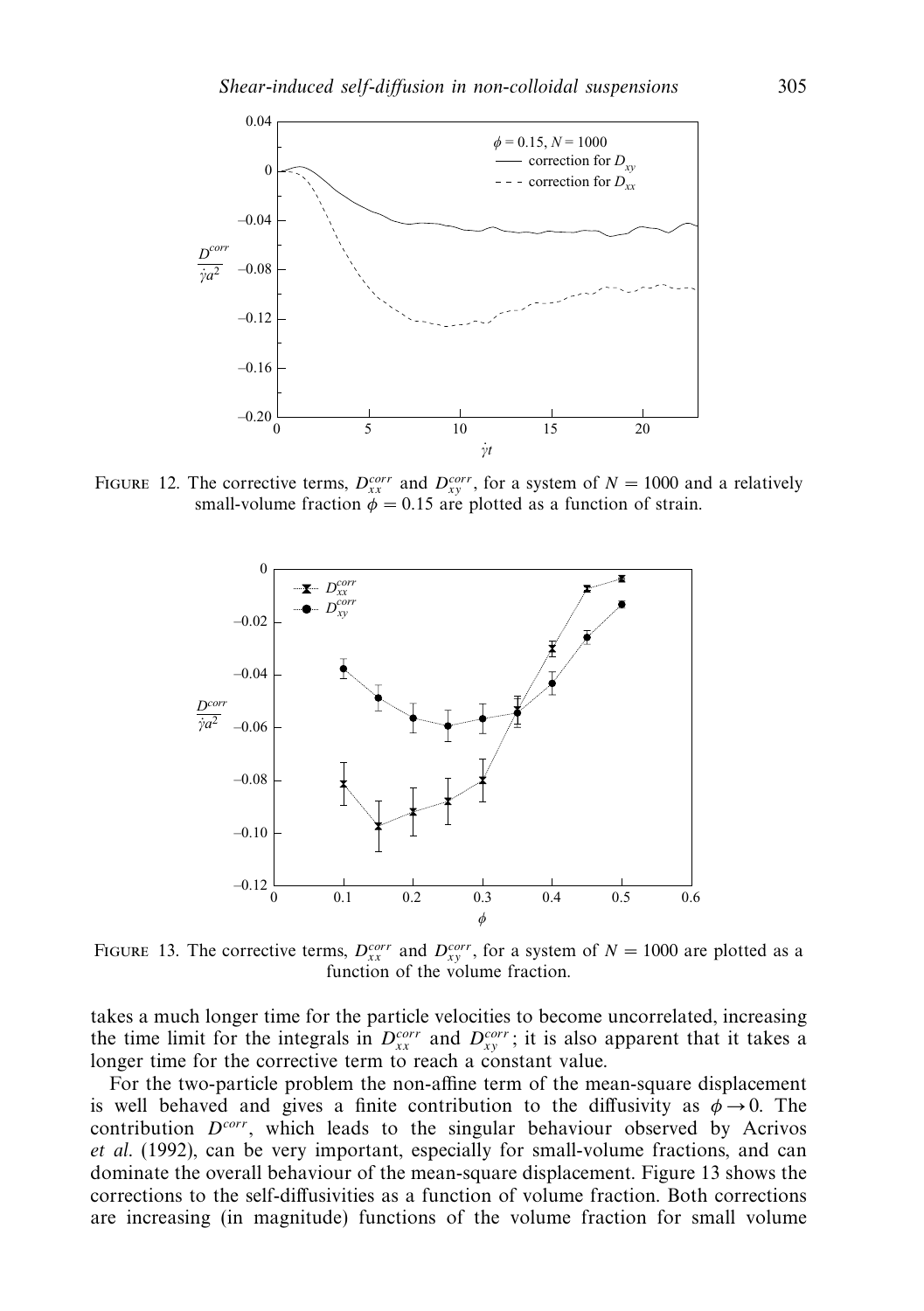fractions, and decreasing (in magnitude) functions of  $\phi$  as the volume fraction is further increased. This behaviour can be explained from the functional form (4.16). The correlation time is a monotonically decreasing function of the volume fraction since it depends directly on the number of collisions between particles. Therefore, the time over which the integrals of (4.16) are calculated decreases as *φ* increases. On the other hand, for low-volume fractions, the particle's non-affine *y* displacement, upon which the corrections to the diffusivity directly depend, are smaller –  $D_{yy}$  is small for small-volume fractions. The combination of those two factors results in the observed non-monotonic behaviour for the corrective contribution to the self-diffusivities.

# 4.2. The volume fraction dependence

Before presenting the results for  $D_{xx}$ , we shall briefly discuss some limitations concerning the calculation of the diffusivity in the flow-direction for small volume fractions. It has been shown by Acrivos et al. (1992) that in the two-particle limit, the behaviour of the mean-square displacement in the *x*-direction is singular and more particles are needed to remove this singularity. Even when the singularity is not present, however, as is the case in our simulations (the singularity is a result of particles coming from infinity interacting with a test particle – in a periodic system, the finite size of the simulation cell introduces a cutoff), the resulting *x*-displacement for a given two-body interaction can be large. For the diffusive regime to be established, each particle must sample a randomly distributed number of different displacements with a zero average. In a dilute periodic system, this implies that each particle, after it interacts with a given second particle and before it again interacts with this particle's image, must sample a sufficient number of interactions with other, third particles. This can give a strict condition on the minimum size of the unit cell, and thus on the size of the system simulated. Although the same condition must be satisfied for concentrated systems, the magnitude of each individual displacement is significantly smaller and their frequency significantly larger at high *φ*.

To demonstrate the severity of this limitation, consider two particles suspended in a periodic unit cell of finite length *L*, initially at positions with relative displacements  $\Delta X_0$ ,  $\Delta Y_0$ , and for simplicity  $\Delta Z_0 = 0$  (as shown in figure 14). If initially in positions with different *y*-coordinates, the two particles will interact and at the end of the interaction will return at the same *y*-positions, but there will be a net displacement in the *x*-direction (Acrivos et al. 1992). After the end of the interaction, the particles will continue moving undisturbed until the 'faster' particle reaches the end of the periodic domain, at which time it will re-enter the cell on the opposite face. For a periodic domain, the maximum distance between two particles has to be less than *L*, so eventually (the time will depend both on *L* and the difference in the affine undisturbed velocities between the two particles, which is proportional to  $\Delta Y_0$ ) the two particles will interact again. This second interaction will be identical to the first, since the particles' vertical positions did not change as a result of the first interaction. This behaviour will continue indefinitely and at each 'collision' the displacement of each particle is always exactly the same. It is clear that such a scenario would never evolve into diffusive-like motion, even at infinite time, since only one displacement is sampled for each particle, and of course  $\langle \Delta X \rangle \neq 0$ .

In a dilute system the same problem is present: a given particle, after interacting with an initial second particle, has a very high probability that it will not collide with any third particle until it exits the periodic cell and interacts with the same particle for the second time. Such a behaviour leads to particle velocities that are strongly correlated for aphysically long times and mean-square displacements that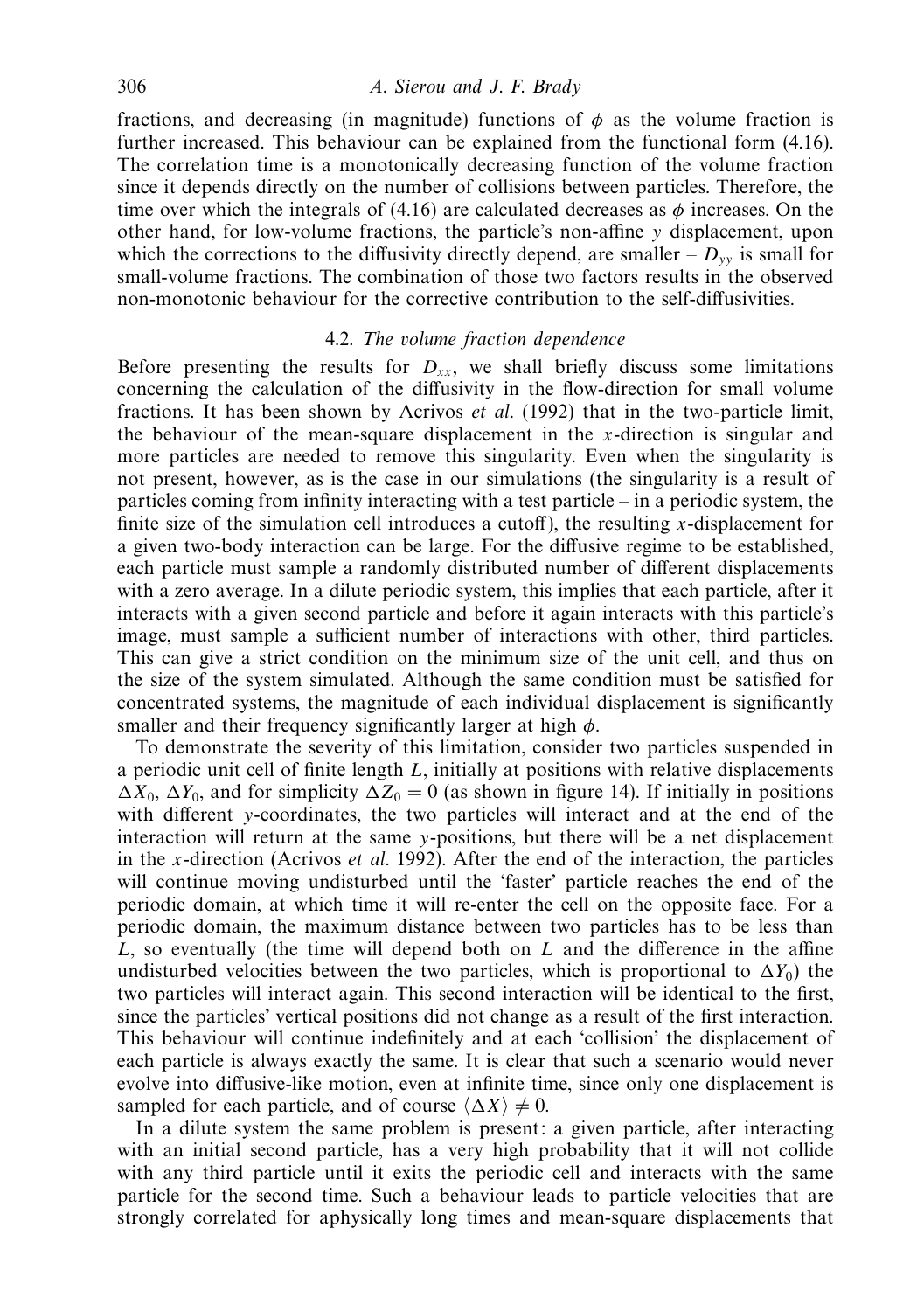

Figure 14. Two particles undergoing simple shear flow in a periodic cell of length *L* – the other two dimensions of the periodic cell are assumed infinite, so that the two particles do not interact with their mirror images in the *y*- and *z*-directions. The two particles are initially placed at distance  $\Delta X_0 = -10a$ ,  $\Delta Y_0 = 0.5a$  and  $\Delta Z_0 = 0$ , independently of the value of *L*.



FIGURE 15. The net non-affine displacement  $X^h$  for one of a pair of particles subject to shear flow is plotted as a function of strain for different values of  $L = 20a$ , 40*a* and 80*a*.

exhibit quadratic behaviour for very long times. Figure 15 shows the non-affine term  $(X<sup>h</sup>$  of (4.2)) of the *x*-displacement for one of the particles of such a pair initially displaced  $\Delta X_0 = -10a$  and  $\Delta Y_0 = 0.5a$  relative to the reference particle in a unit cell of three different lengths  $(L = 20a, 40a$  and  $60a)$ . Each 'step' corresponds to a repeated interaction between the pair of particles resulting in a displacement that appears linear. Increasing the size of the cell simply changes the frequency of each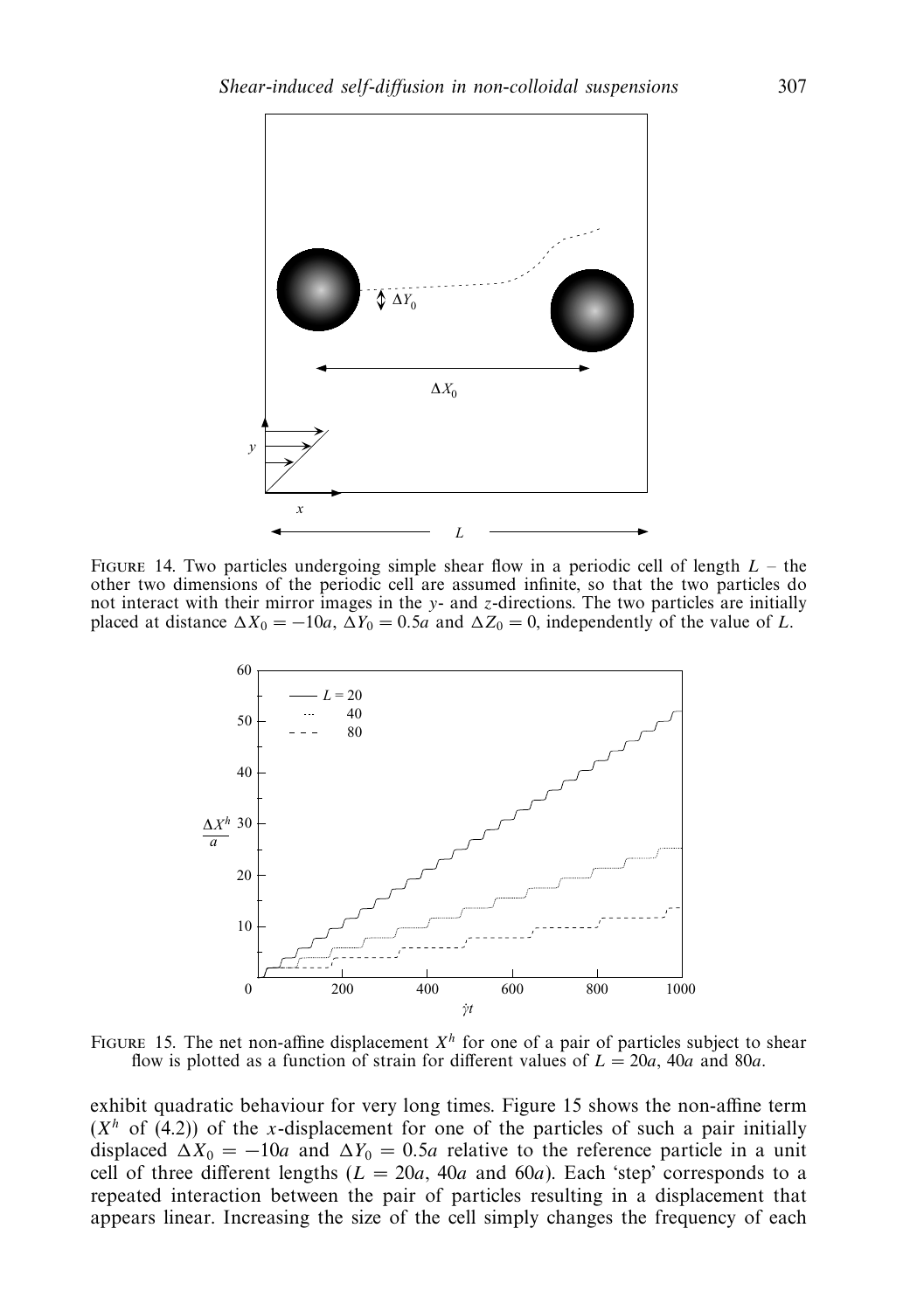

FIGURE 16. The square non-affine displacement  $X^h X^h$  corresponding to the  $L = 20$  case of the previous figure. The mean-square displacement for a system of 1000 particles at  $\phi = 0.10$ is also shown.

step, resulting in a linear behaviour with a different coefficient. The mean-square displacement corresponding to the displacement for  $L = 20a$  of figure 15 is plotted in figure 16 (we choose to only present the non-affine piece of the displacement, since, as will be shown later, the coupled term has a much more favourable behaviour for non-zero volume fractions). The quadratic behaviour is clear, verifying that such a system of two particles would never reach the diffusive regime. The case studied in figures 15 and 16 corresponds to a given initial lateral displacement between the two particles. Increasing the initial  $\Delta Y_0$  does not improve the situation because, although each individual step is smaller in magnitude, the frequency is increased; particles that have large  $\Delta Y_0$  have very different affine velocities and, as a result, approach and interact with each other more frequently. It should be noted that the  $\langle yy \rangle$  and  $\langle zz \rangle$  mean-square displacements do not suffer from this problem because the net *y* or *z* displacements from an encounter are zero, and thus only the 'diffusive' displacements remain. Figure 16 also shows the non-affine term  $(\langle X^h X^h \rangle)$  of the meansquare displacement curve for the case of a suspension of  $N = 1000$  at  $\phi = 0.10$ . The quadratic behaviour is again evident, making it impossible to calculate a diffusion coefficient.

The obvious way to overcome the effect of periodicity is to use a large periodic unit cell. However, this can place a severe requirement on the number of particles needed, especially at low  $\phi$ . What is necessary is that by the time a particle has crossed the unit cell, its position and velocity should be uncorrelated with its initial position and velocity. Since the particle motion is deterministic, it is the stochastic or shear-induced 'diffusive' motion that results in the loss of correlation. Thus, to lose correlation, a particle must diffuse a distance say *l* in the *y*-direction before it is convected through the unit cell, i.e.  $l^2/D_{yy} \ll L/a\gamma$ , or  $L/a \gg \gamma l^2/D_{yy}$ , where *L* is the length of the unit cell in the *x*-direction. The correlation distance *l* must be at least of the order of the particle size *a*, and  $D_{yy} = \dot{\gamma} a^2 d_{yy}(\phi)$ , so that the simulation cell must satisfy  $L/a \gg 1/d_{yy}(\phi)$ . For small  $\phi$ ,  $d_{yy} \sim 10^{-3}$ , giving  $L/a \sim 10^{3}$  or  $N \sim 10^{9}$ for a cubic unit cell. (Attempts to use an elongated non-cubic unit cell experienced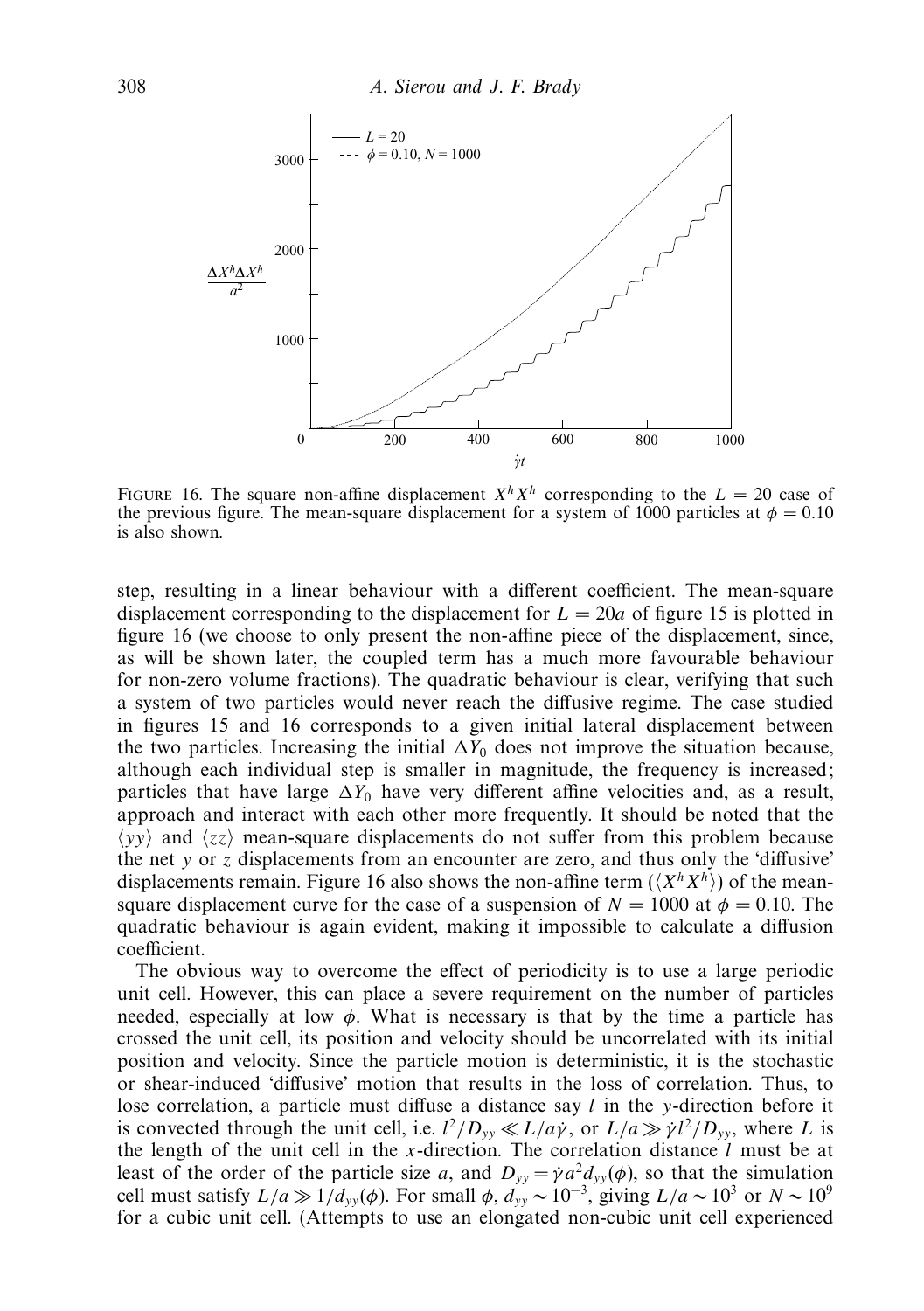numerical difficulties associated with shearing a very anisotropic cell.) Even with a fast algorithm, such large-scale simulations are not currently feasible.

In order to obtain meaningful results without using an extremely large system, we followed an alternative approach: we generated a large number of independent configurations of particles and calculated the individual displacements for each individual particle. As has been mentioned, because of the periodicity, the mean displacement for each particle, even after long strains, will not average to zero since particles keep interacting with the same images. In order to obtain the correct behaviour we combine the particles into groups (chosen randomly from different initial configurations) and calculate the mean-square displacements of the resulting groups. If enough particles are in each group, the average displacement for a group fluctuates around zero. (We combine particles from different initial configurations for our averages. Particles from the same configuration could also be used, but there is an upper limit above which the statistics are no longer sampled correctly; e.g. since the suspension is force free, if all the particles are grouped together we obtain not only  $\langle x \rangle = 0$  but also  $\langle xx \rangle = 0$ .) For the new groups, we calculate the mean-square displacements in all directions and identify a linear regime for the *x*-direction. The times for these simulations are kept relatively short, but long enough to reach, we believe, the diffusive regime. This is done both to reduce the computational cost, since now hundreds of configurations of thousands of particles are used, and to ensure that a linear regime is identified. In order for the diffusive behaviour to be seen, the groups must include enough configurations so that their average displacement is zero. If that is not the case, then as time elapses the systematic error will increase since the individual particle square displacements continue to grow in time. Ideally, we should try to identify a time scale where the diffusion process has started and the particles have not yet left the periodic cell. In order for the diffusion process to be evident, however, many collisions need to occur and therefore the 'grouped' particles need to travel a significant distance, which for the system sizes we are now studying means going through the periodic cell a number of times.

While such a procedure works, it can be subject to large errors, since, on the one hand, grouping of the particles reduces their statistical accuracy (i.e. 10 groups of 1000 particles have the same statistical accuracy of just 10 particles), and, on the other hand, it is not always clear when the motion becomes diffusive, or even whether the grouping, although it improves the behaviour, completely eliminates the problem. Figure  $17(a)$  shows the derivative of the affine term of the mean-square displacements as a function of time for  $\phi = 0.15$ . A number of independent initial configurations  $(100)$  of  $N = 1000$  particles is used and the results averaged. It is apparent that for a time of order 5–10 strains the behaviour of the mean-square displacement changes dramatically, even without the particle grouping. While the diffusive regime is almost reached, the effect of the periodicity becomes apparent and the diffusivity without grouping becomes linear in time (corresponding to a quadratic behaviour for the mean-square displacement).

Groups of 500 particles are consequently formed (5 particles from each of the independent configurations), and the mean-square displacement of the resulting groups of particles is calculated. Since now the statistics only correspond to the statistics of 200 independent particles, a number (50) of random groupings of the particles are generated and averaged. The effect of the grouping is to transform the linear diffusivity regime into a constant one – as is suggested over the last 10 strains of figure 17(*a*). Again, there is significant uncertainty as a result of the loss of statistics and the uncertainty associated with the beginning of the linear regime, making it hard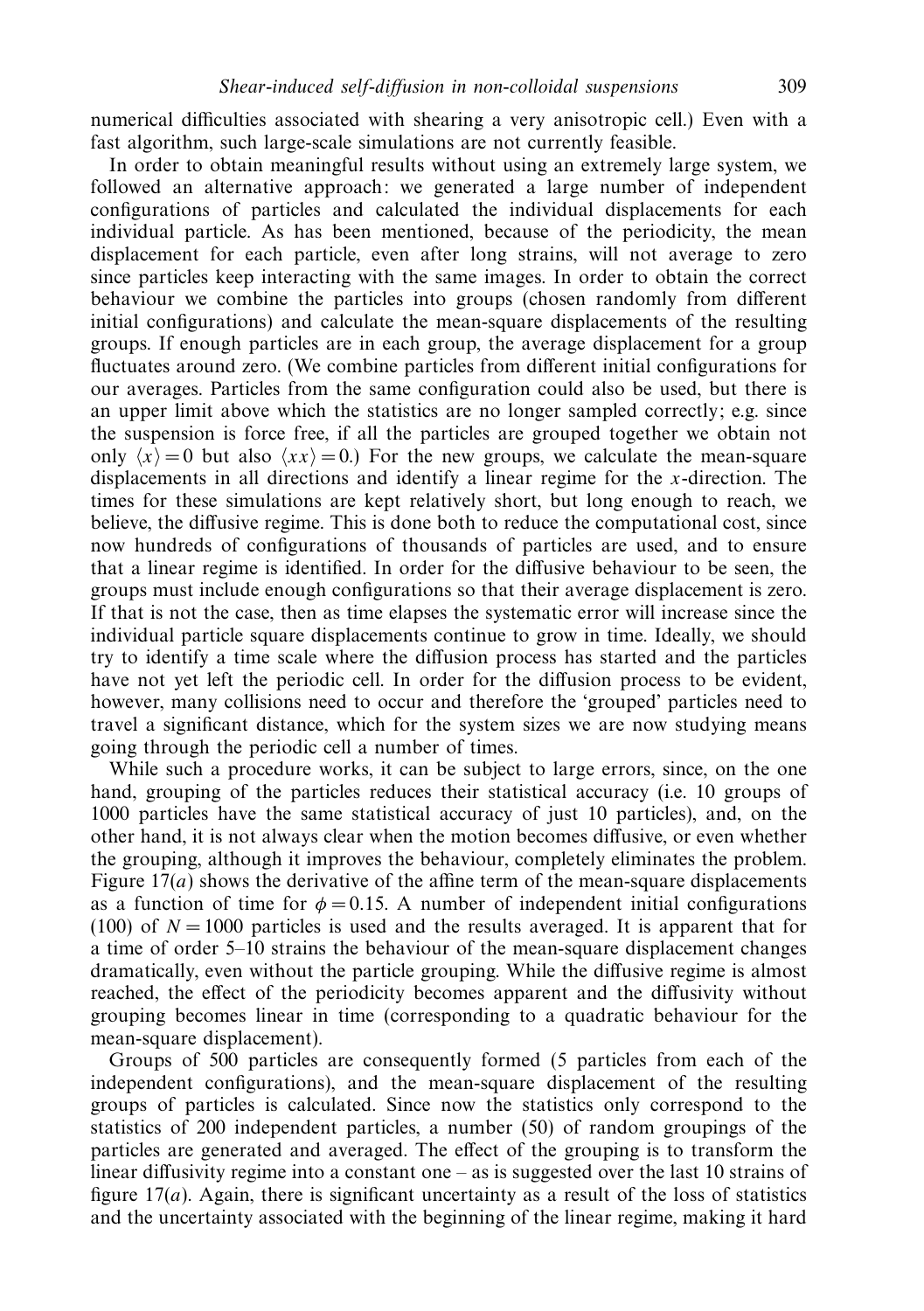

FIGURE 17. The effect of the particle grouping on the calculation of the non-affine diffusivity  $D_{xx}^{\star}$  (*a*) The values of  $D_{xx}^{\star}$  are presented as a function of strain for a system of 100 configurations of  $N = 1000$  at  $\phi = 0.15$ , and compared with the same diffusivity when the particles are first arranged in groups of 500 particles. (*b*) The corresponding mean-square displacements for these two cases are also presented and compared.

to make solid quantitative estimates. Figure 17(*b*) shows the non-affine mean-square displacement,  $\langle X^h X^h \rangle$ , for the two cases described above for strains between 20 and 30. A linear curve is also shown. It is apparent that the non-grouped curve deviates from the linear behaviour, while the grouped curve seems to follow it for all strains shown. It can also be seen, however, that the difference between the two curves is not dramatic. Despite these limitations, we nevertheless proceed with the calculation of the diffusivities, noting that our results for the smaller-volume fractions may be subject to large errors. We note here that it is  $D_{xx}^{\star}$  that has this very strong dependence on periodicity. The other term,  $D_{xx}^{corr}$ , plotted in figure 12 for  $\phi = 0.15$  becomes linear in time. This is due to the coupling with the motion in the *y*-direction, a motion that does not suffer from the same limitations because, even for low-volume fractions, the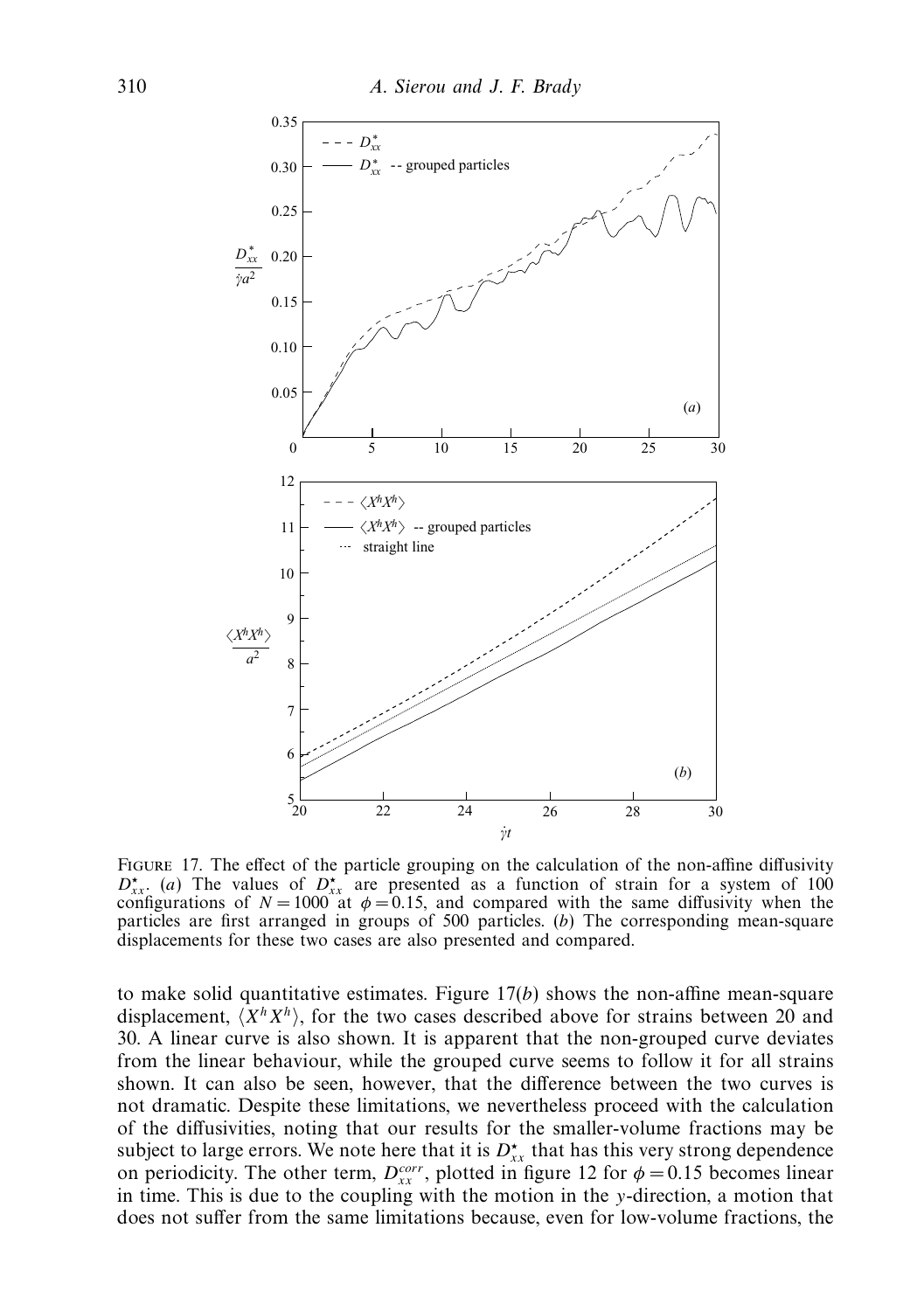

FIGURE 18. The self-diffusion coefficient  $D_{xx}$  plotted as a function of the volume fraction. The values of  $D_{xx}^{\star}$  are also presented and compared with the simulation results of Foss & Brady (1999).

| φ    | $D_{xx}$         | $D^\star_{xx}$ | $D_{xy}$          | $D_{xy}^{\star}$ |
|------|------------------|----------------|-------------------|------------------|
| 0.10 | $0.1086 + 0.020$ | 0.190          | $-0.0390 + 0.004$ | $-0.0013$        |
| 0.15 | $0.1566 + 0.030$ | 0.254          | $-0.0534 + 0.005$ | $-0.0052$        |
| 0.20 | $0.0980 + 0.020$ | 0.190          | $-0.0640 + 0.007$ | $-0.0077$        |
| 0.25 | $0.0660 + 0.015$ | 0.159          | $-0.0717 + 0.009$ | $-0.0124$        |
| 0.30 | $0.0610 + 0.012$ | 0.141          | $-0.0746 + 0.010$ | $-0.0180$        |
| 0.35 | $0.0737 + 0.013$ | 0.127          | $-0.0758 + 0.009$ | $-0.0214$        |
| 0.40 | $0.0829 + 0.010$ | 0.113          | $-0.0725 + 0.007$ | $-0.0293$        |
| 0.45 | $0.0998 + 0.010$ | 0.107          | $-0.0594 + 0.007$ | $-0.0336$        |
| 0.50 | $0.0837 + 0.010$ | 0.087          | $-0.0430 + 0.006$ | $-0.0297$        |

fraction for  $N = 1000$ . The values of  $D_{xx}^{\star}$  and  $D_{xy}^{\star}$  are also presented.

diffusive motion in the *y*-direction is a result of interaction between at least three particles. The calculation of  $\langle xy \rangle$  is also not nearly as problematic as  $\langle xx \rangle$ , again due to the coupling with the motion in the *y*-direction and the grouping is not necessary.

Figure 18 and table 2 present  $D_{xx}$  as a function of the volume fraction, along with the values of  $D_{xx}^{\star}$ , although as has already been mentioned,  $D_{xx}^{\star}$  does not correspond to the self-diffusivity. The diffusivity is expected to be an increasing function of the volume fraction for very dilute systems according to the dilute limit theoretical predictions of Acrivos et al. (1992); this is in agreement with our calculated values between  $\phi = 0.10$  and  $\phi = 0.15$ . As the volume fraction is increased further, the interactions between particle pairs become more frequent, while at the same time the displacement resulting from a given interaction is expected to decrease in magnitude. The values seem to plateau at higher-volume fractions, at least within the accuracy of our calculations. The volume fraction behaviour of  $D_{xy}$ , shown in figure 19 and table 2, is dominated by the behaviour of the corrective term, leading to an initially increasing volume fraction dependence followed by a decreasing one – the value of the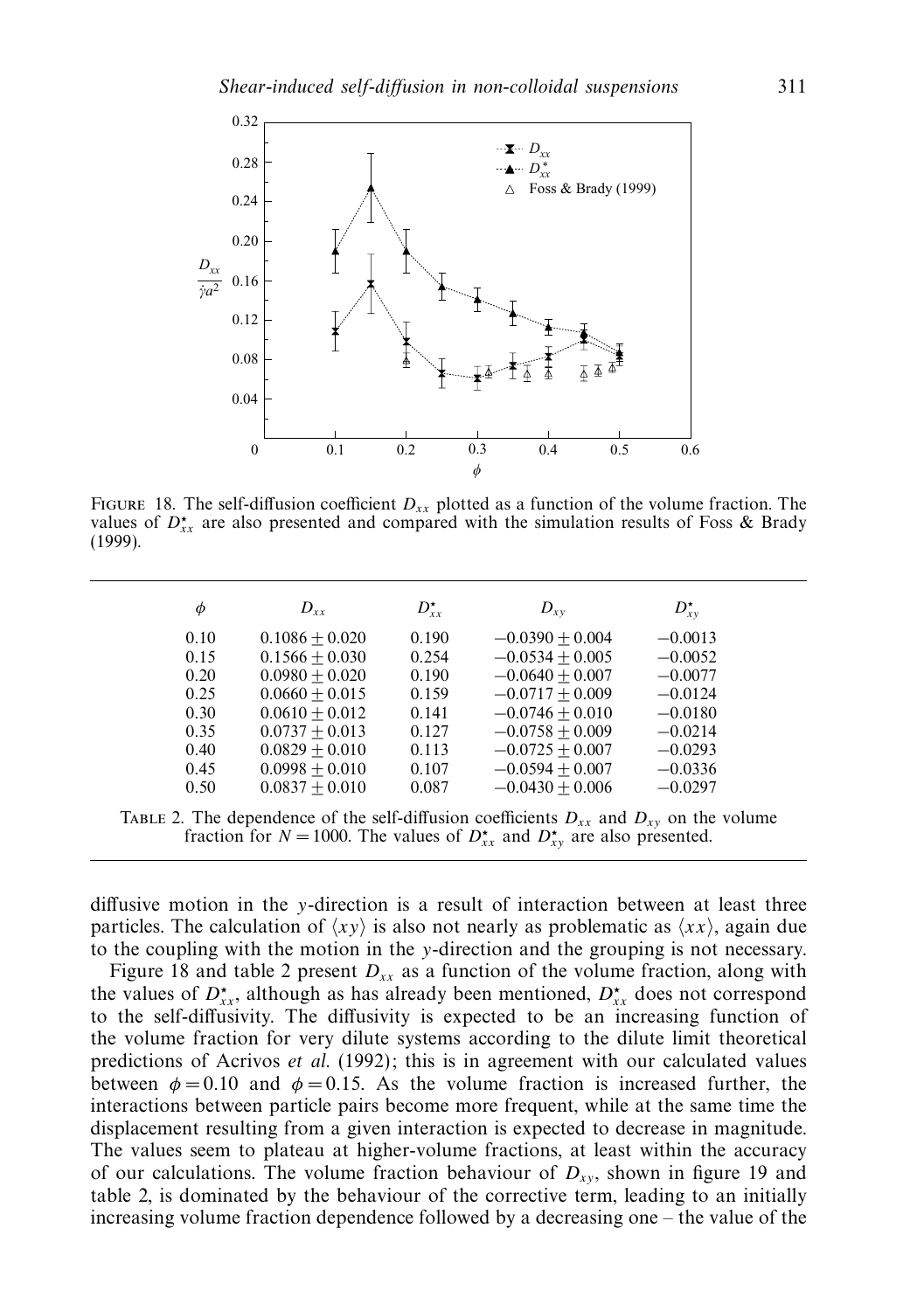

FIGURE 19. The self-diffusion coefficient  $D_{xy}$  plotted as a function of the volume fraction. The values of  $D_{xy}^{\star}$  are also presented and compared with the simulation results of Foss & Brady (1999).

non-affine term on the other hand seems to be an increasing function of the volume fraction, reaching a plateau at about the same values where the  $D_{yy}$  component also reaches a plateau. Other than  $D_{zz}$ , the remaining components of the diffusivity tensor have a similar behaviour at high volume fractions – reaching apparent plateaus. This can be expected since there is strong coupling between these three self-diffusivities. The anisotropy between the values of  $D_{xx}$ ,  $D_{yy}$  and  $D_{zz}$  decreases with increasing volume fraction – the values of  $D_{yy}$  and  $D_{zz}$  are very close for  $\phi = 0.50$ , while the value of *Dxx* is less than twice as large. The only other available numerical results for the calculation of these two properties are the results by Foss  $\&$  Brady (1999), which are also presented in figures 18 and 19. Unfortunately, as was already mentioned, the strains used for their study are not sufficiently long and only the  $D^*$  term of the diffusivities is calculated in their simulations, making comparisons difficult. To our knowledge, the only experimental results available for  $D_{xx}$  and  $D_{xy}$  are the preliminary results of Breedveld (2000). The limitation to very small strains before the diffusive behaviour has been established is still present in these results, as was the case for the calculation of  $D_{yy}$  and  $D_{zz}$ . In addition, it is not clear from his analysis whether the correct self-diffusivity, as opposed to  $D^*$  or a different combination of the non-affine and affine displacements, is determined. The use of formulae (4.17) and (4.18) should help in the experimental measurement of the diffusivities.

#### *5. Conclusions*

The calculation of the complete tensor of the shear-induced diffusivities through numerical simulation has been presented. The availability of a faster algorithm allows routine simulations of much larger systems, significantly improving the accuracy of the results and diminishing system size effects. The self-diffusivities in the velocity gradient and vorticity directions,  $D_{yy}$  and  $D_{zz}$ , were calculated as a function of the volume fraction for  $\phi = 0.10 - 0.50$  and compared with existing experimental results. While both appear to be increasing functions of the volume fraction for small to intermediate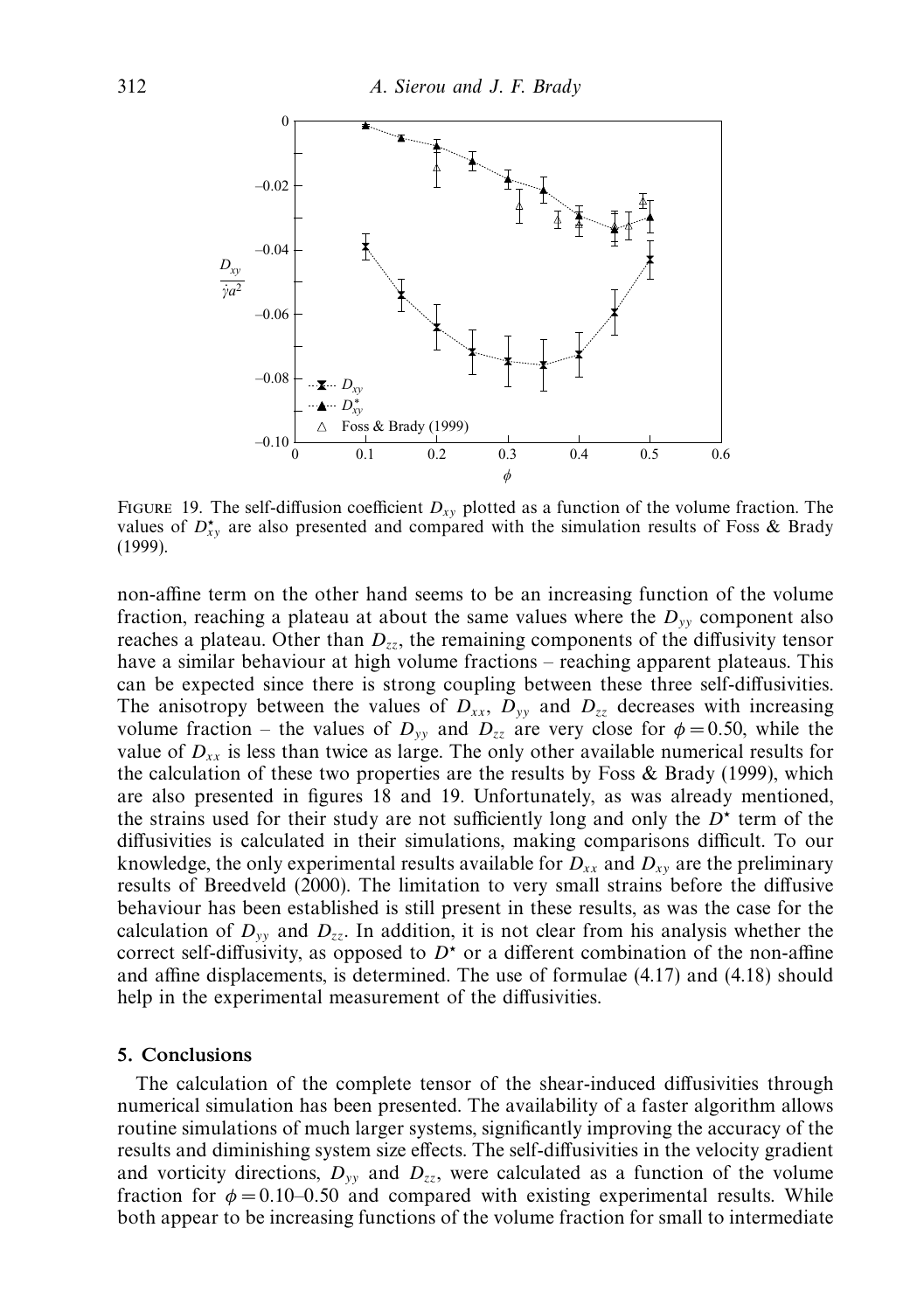$\phi$ ,  $D_{yy}$  plateaus at high  $\phi$ , in agreement with a number of previous experiments. The quantitative agreement between our simulation results and experiment was not always satisfactory and we suggest that one of the reasons for this difference is the difficulty in correctly identifying the diffusive regime. The presence of a long correlation time during which the mean-square displacements show first a quadratic and then a transitional behaviour is a main difference between the behaviour of a non-Brownian particle diffusing under the influence of shear and a Brownian particle.

This difference is further manifest in the calculation of the self-diffusivity in the flow direction,  $D_{xx}$ , and the off-diagonal self-diffusivity,  $D_{xy}$ . Previous work had suggested that the diffusion in the *x*-direction can be simply calculated by taking into account only the non-affine contributions to the particle velocity (or particle displacement), as would be appropriate for a single Brownian particle. Careful construction of the advection–diffusion or Fokker–Planck equation for the system of sheared non-Brownian particles demonstrated that a coupled term (in addition to the term arising from the non-affine displacements) is present, a term that was erroneously omitted in previous studies. The Fokker–Planck analysis also pointed to the difference between a diffusivity appearing in the advection–diffusion equation and what is obtained from the linear-in-time term of the long-time limit of mean-square displacement. Thus, care is needed when comparing diffusivities obtained from the two approaches. Also, a limitation is present when calculating the longitudinal diffusion coefficient for low volume fractions – the effect of the periodicity is extremely severe leading to an artificial quadratic behaviour in the mean-square displacements. Although an attempt was made to decrease the effect of the periodicity without further increasing the size of the system, the accuracy of the results was not always satisfactory, pointing to the need for either studying larger systems or devising an alternative approach. Very limited experimental data are available for the longitudinal self-diffusivity, and we hope that we have provided a better understanding of how this property is to be defined and can be calculated experimentally via equations (4.17) and (4.18), which would allow meaningful comparisons with experiment in the future.

This work was supported in part by grant NAG8-1661 from NASA and by a Dow graduate fellowship to A. S. Access to an Alpha-based Beowulf cluster at the California Institute of Technology was provided by the Center for Advanced Computing Research. Discussions with G. Subramanian regarding the Fokker–Planck analysis were very helpful.

#### REFERENCES

- Acrivos, A., Batchelor, G. K., Hinch, E. J., Koch, D. L. & Mauri, R. 1992 The longitudinal shear-induced diffusion of spheres in a dilute suspension. J. Fluid Mech. **240**, 651–657.
- Bossis, G. & Brady, J. F. 1984 Dynamic simulation of sheared suspensions. I. General method. J. Chem. Phys. **80**, 5141–5154.
- Brady, J. F. & Morris, J. F. 1997 Microstructure of strongly sheared suspensions and its impact on rheology and diffusion. J. Fluid Mech. **348**, 103–139.
- BREEDVELD, L. V. A. 2000 Shear-induced self-diffusion in concentrated suspensions. PhD thesis, University of Twente, The Netherlands.
- Breedveld, V., Van den Ende, D., Bosscher, M., Jongschaap, R. J. J. & Mellema, J. 2001 Measuring shear-induced self-diffusion in a counter-rotating geometry. Phys. Rev. E **63**, 1403–1412.
- Breedveld, V., Van den Ende, D., Tripathi, A. & Acrivos, A. 1998 The measurement of the shear-induced particle and fluid tracer diffusivities by a novel method. J. Fluid Mech. **375**, 297–318.